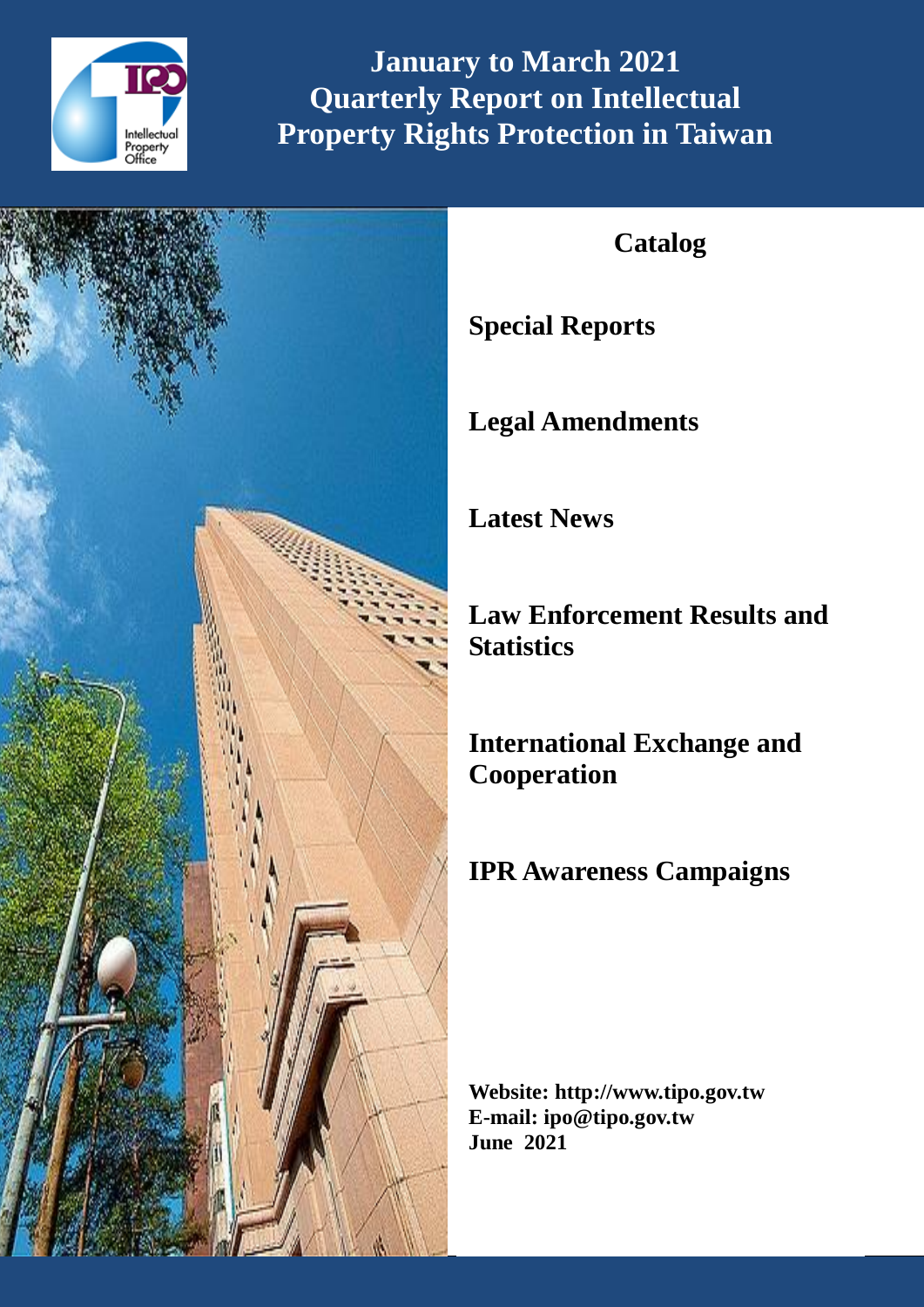## **Special Reports**

## **Promoting the Taiwan–Japan Patent Dossier Information Exchange Service—Two Offices, One Platform**

On November 30, 2018, Taiwan and Japan signed an MOU on the exchange of patent dossier information. The agreement paved the way for TIPO and JPO to jointly create a one-stop platform with real-time, high-quality, and comprehensive patent documents. Such a platform will make it easier for patent examiners to learn from one another's examination practices, thereby improving examination quality and speed. It will also ensure greater uniformity when it comes to the granting of patents in Taiwan and Japan. In the long run, this should improve the quality and stability of patent rights granted by both countries.

After over two years of joint efforts by TIPO and JPO, from formulating technical specifications, confirming the security mechanism, establishing the IT system, to the connection test between both parties before the launch, the platform finally opened to the public in both Taiwan and Japan on January 12 this year (2021).

The Taiwan–Japan Patent Dossier Information Exchange service provides published patent application archives, including information on the patent families of invention patent and utility model patent in Taiwan and Japan, examination documents, IPC classification, and citations. For extra convenience, users can choose from four different query methods:

- i. Query by domestic application number, publication number, or patent number.
- ii. Query by Japanese application number, publication number, or patent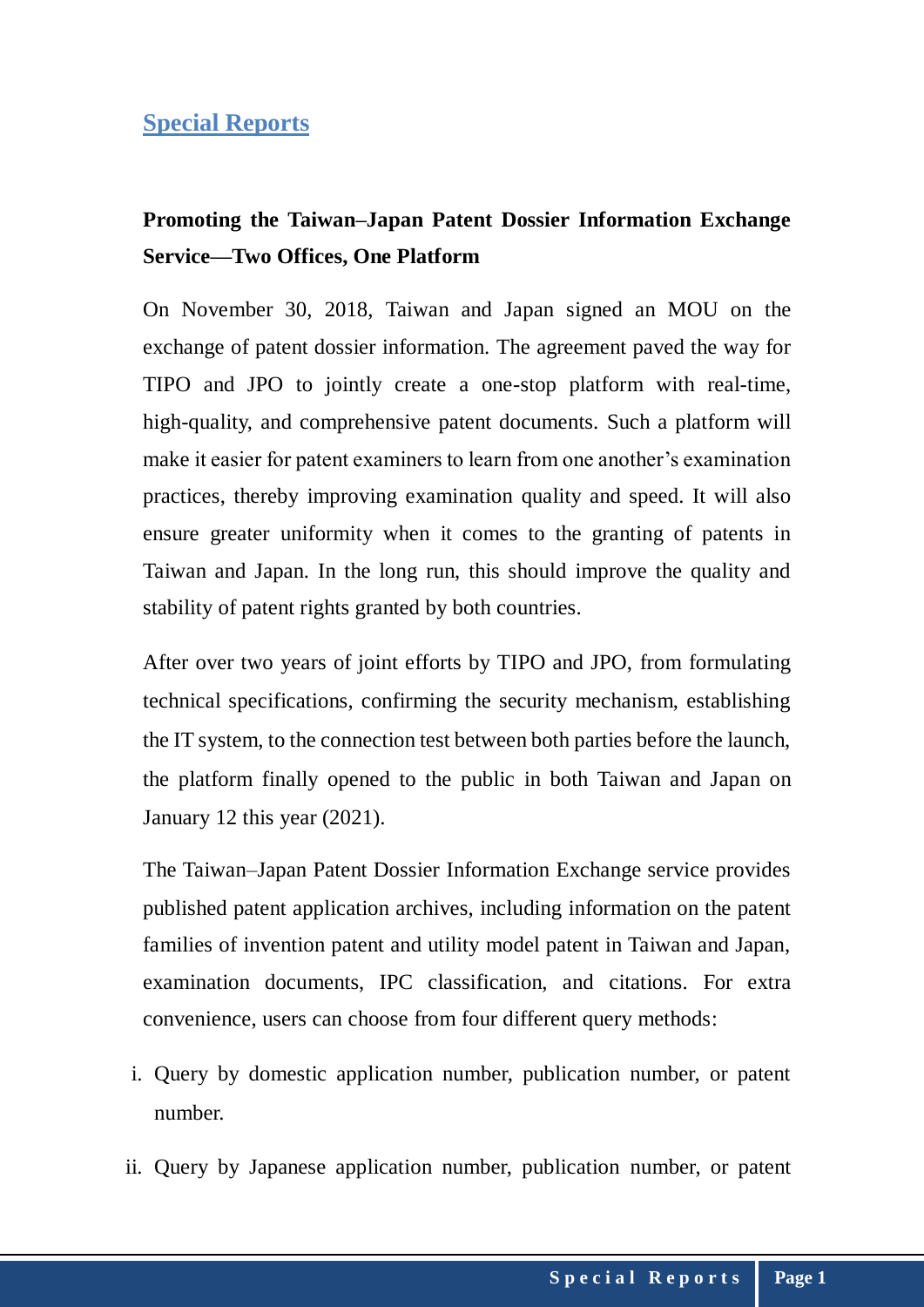number.

- iii. Query by international DOCDB number.
- iv. Accessing the information via the query result page of the "File Wrapper Search System"

Taiwan–Japan Patent Dossier Information Exchange Service (Mandarin):

[https://tiponet.tipo.gov.tw/S093\\_WEBP/outer/outer4001pub](about:blank)

Instructions for Taiwan–Japan Patent Dossier Information Exchange Service (Mandarin):

https://www.tipo.gov.tw/tw/dl-276606-9815587a3c8849f2a2abb8b523f64 c9f.html

File Wrapper Search System:

[https://tiponet.tipo.gov.tw/S092\\_OUT/out?lang=en\\_US](https://tiponet.tipo.gov.tw/S092_OUT/out?lang=en_US)

# **Upcoming Registration for 2021 Taiwan Innotech Expo—A Feast of Asian Innovation**

The 2021 Taiwan Innotech Expo will take place from October 14 to 16 in Hall 1 of the Taipei World Trade Center. With approximately 500 exhibitors' booths, this year's event is set to feature around 1,200 patented technological innovations. The expo is Taiwan's most iconic R&D platform, attracting more than 50,000 visitors annually.

This year, the exhibition area will comprise five sections: an invention competition, patented products, associated services,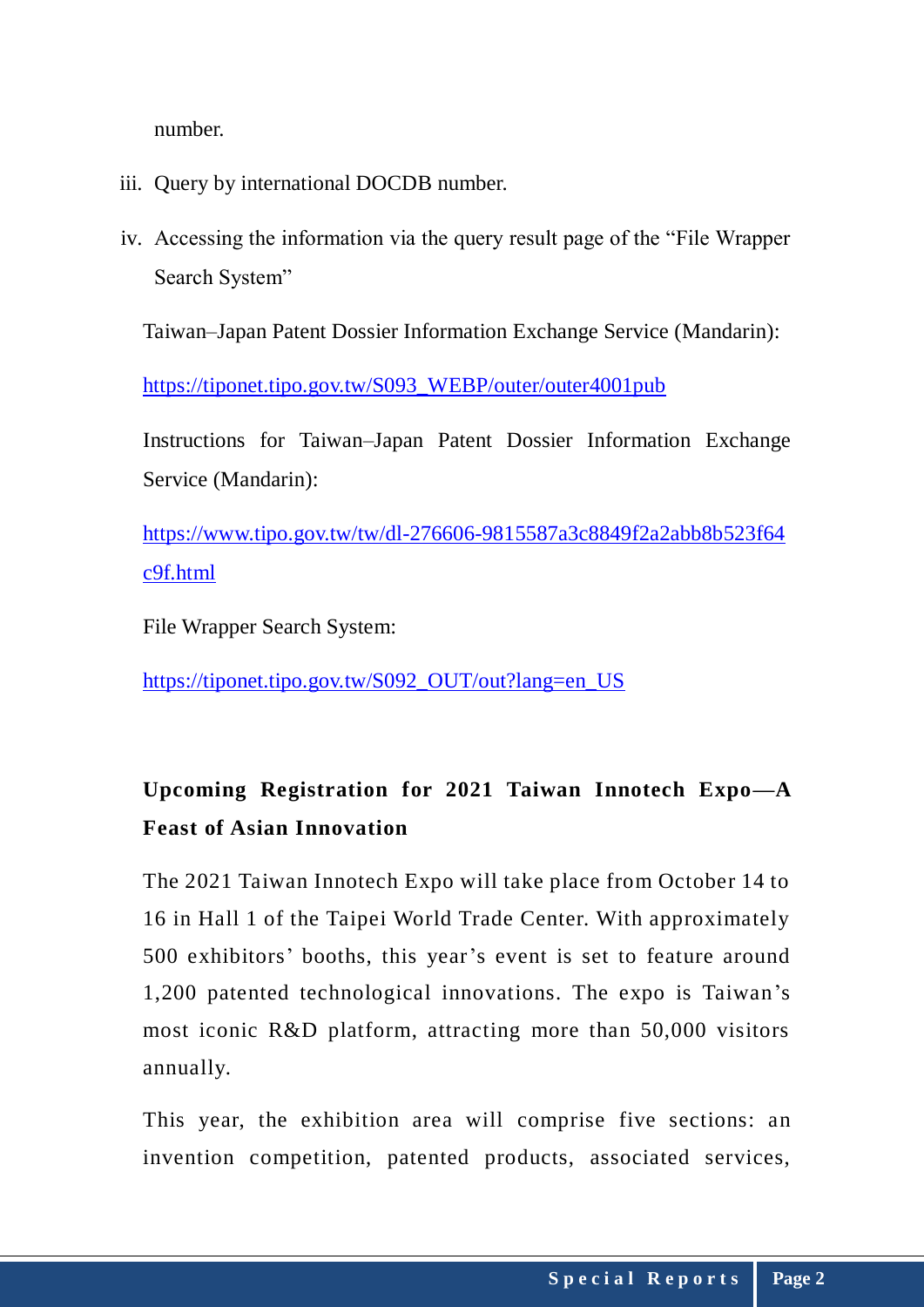outstanding innovation, and the *Three Major Themed Pavilions*. The invention competition will be further divided into three separate themes: *Taiwan Invents*, *The World Invents*, and *Schools Invent*. In addition to participants from the private and research sectors, independent inventors will also be invited to present their innovative creations. Every year, close to 600 Taiwanese and international entries contend for a prize.

By holding the event, TIPO hopes to uncover the world's most original and promising inventions, the creators of which will be vying for a host of awards. The registration period for this year will run from April 20 through June 30, while those who register before April 30 can enjoy an early-bird discount. The competition is open to all, and anyone taking part will be in the running for the highest accolade: the prestigious Platinum Medal. The registration period for the *patented products* and *associated services* sections is the same as that for the competition; we therefore welcome and encourage past competition winners and service companies to join in on the action and make this event that much more special.

2021 Taiwan Innotech Expo

<https://www.inventaipei.com.tw/>

## **Legal Amendments**

**1. Judicial Yuan Publicizes** *Precautionary Matters for District Courts on Handling Trade Secret Cases* **and Amends**  *Guidelines for Courts Handling Cases Concerning*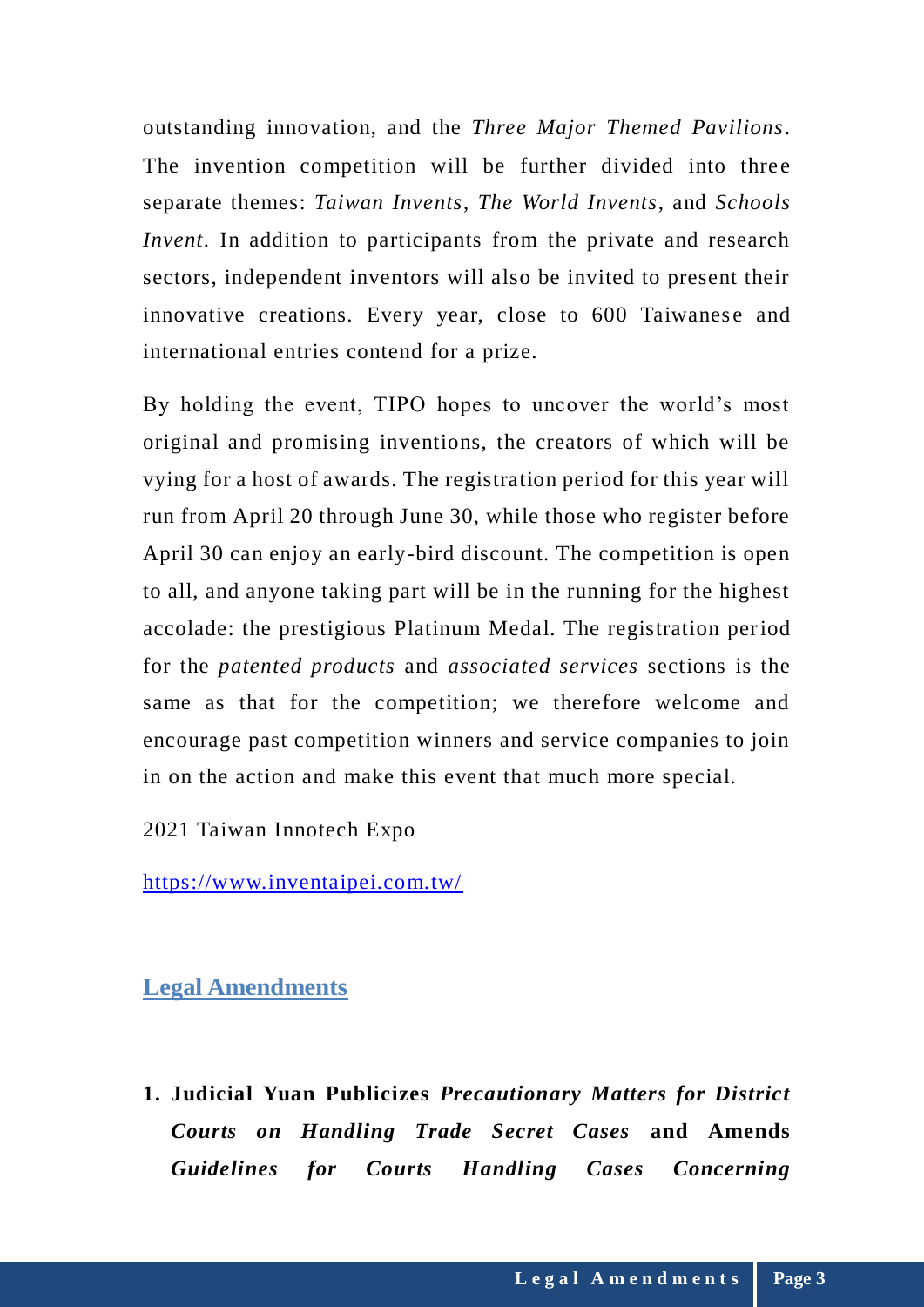## *Confidentiality Preservation Orders and Investigation Confidentiality Protective Orders*

Considering that trade secrets have high economic value and shall be well-protected from leaking, the Judicial Yuan promulgated "Precautionary Matters for District Courts on Handling Trade Secret Cases" on January 28. Furthermore, to protect the trade secrets held by one party or a third party in litigation as well as the litigation rights for the other parties to obtain case files needed for offense and defense, the Judicial Yuan promulgated "Guidelines for Courts Handling Cases Concerning Confidentiality Preservation Orders and Investigation Confidentiality Protective Orders." Aforementioned guidelines corresponded to the "Investigation Confidentiality Protective Orders", which were newly added to the Trade Secrets Act Article 14-1 to 14-4, with mainly focusing on amending the submission of documents and evidence, inspection of case files, and investigation measures.

The implementation of the above two rules will enhance judicial professionalism and the efficiency of the courts in handling trade secret cases as well as protect trade secrets contained in the case files.

## **2. TIPO Publishes Amendments to the "Program for Hearing Patent Invalidation Cases" in English**

For the "Program for Hearing Patent Invalidation Cases" to proceed smoothly and to prevent continuous submission of litigant documents that change the reason(s) for the allegation or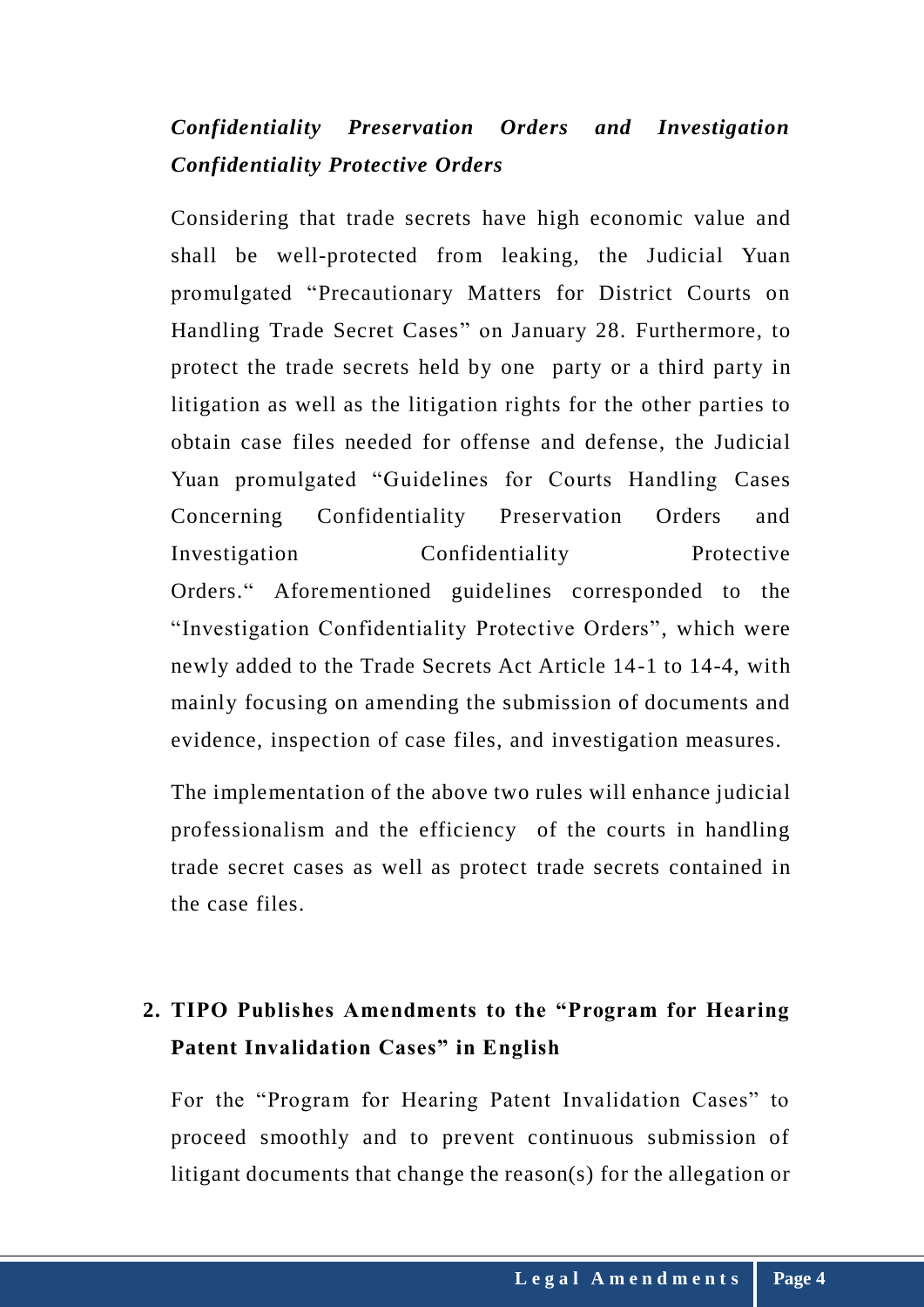combination of the evidence—which may lead to disputes during the hearing process—TIPO has decided to modify Point 4 of the program. This provision concerns the rule for the continuous submission of documents after the announcement of an invalidation hearing. The change is designed to enhance the effectiveness in making decision on invalidation cases and to fully embrace the spirit of Articles 73 and 74 of the Patent Act.

The amendments to the "Program for Hearing Patent Invalidation Cases" took effect on February 8, 2021.

"Program for Hearing Patent Invalidation Cases"

[https://www.tipo.gov.tw/en/dl-277860-90ce902be12f431cabe2](https://www.tipo.gov.tw/en/dl-277860-90ce902be12f431cabe2b4d89be942d8.html) [b4d89be942d8.html](https://www.tipo.gov.tw/en/dl-277860-90ce902be12f431cabe2b4d89be942d8.html)

# **3. TIPO announces amendments to Article 3 of the** *Regulations Governing Application for Approval of License of Works of Unknown Owner of Copyrights and Royalties for Use Thereof*

On March 11, 2021, TIPO announced amendments to Article 3 of the *Regulations Governing Application for Approval of License of Works of Unknown Owner of Copyrights and Royalties for Use Thereof*. Key changes are as follows:

- i. The addition of the option to place an announcement on the TIPO website as a means of publicly searching for the economic rights holder of a work
- ii. The reduction of the mandatory waiting period following the publicizing of the search (from 30 days to just 10)
- iii. The exemption from the requirement to provide the name of the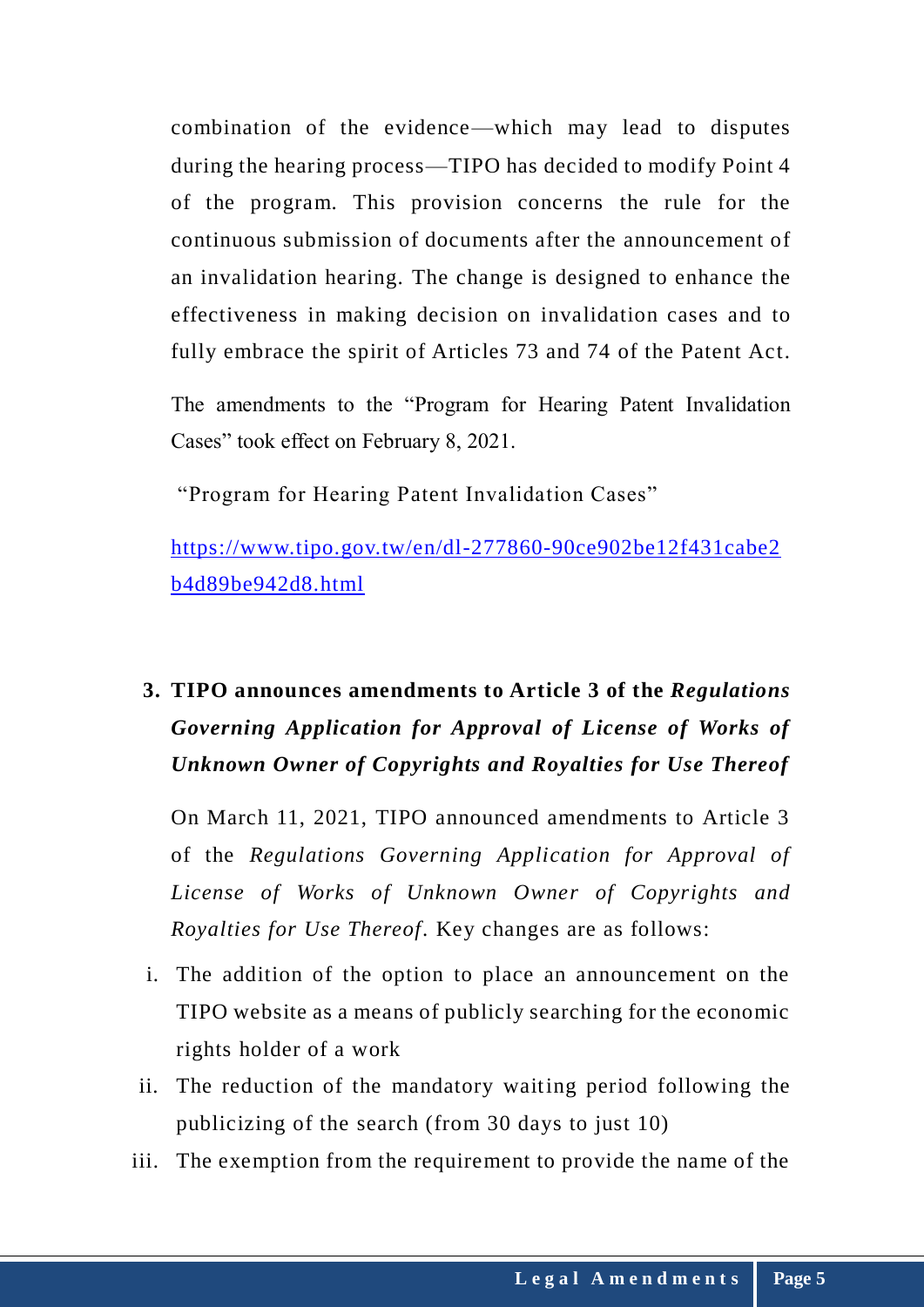work to be exploited in cases where the name is unknown (This change is designed to facilitate the use of orphan works.)

The term "orphan work" refers to any work that is copyright-protected but whose author is unknown or uncontactable. As for the regulations in question, these were introduced to implement Article 24 of the Development of the Cultural and Creative Industries Act. Their purpose was to put in place a mechanism whereby anyone could apply to TIPO for a license to use an orphan work. However, applicants subsequently identified a number of inconveniences and issues inherent in this system. They pointed out that the mandatory waiting period following the publicizing of the search for the economic rights holder was inordinately long, while the options for conducting a public search were too limited. It was also noted that, in certain cases, it was impossible to provide the name of an orphan work as it could not be found.

It is for all of the above reasons that the new amendments were introduced. Drawing on provisions found in the South Korean and Japanese systems, the latest changes have made the application process faster and more convenient, which should hopefully help spur the growth of Taiwan's cultural and creative sector. If you would like to know more about how to apply for the use of orphan works, please refer to TIPO's web page on "Licensing of Works of Unknown Owner."

Licensing of Works of Unknown Owner (Mandarin webpage)

[https://topic.tipo.gov.tw/copyright-tw/lp-460-301-xCat-20.htm](https://topic.tipo.gov.tw/copyright-tw/lp-460-301-xCat-20.html) [l](https://topic.tipo.gov.tw/copyright-tw/lp-460-301-xCat-20.html)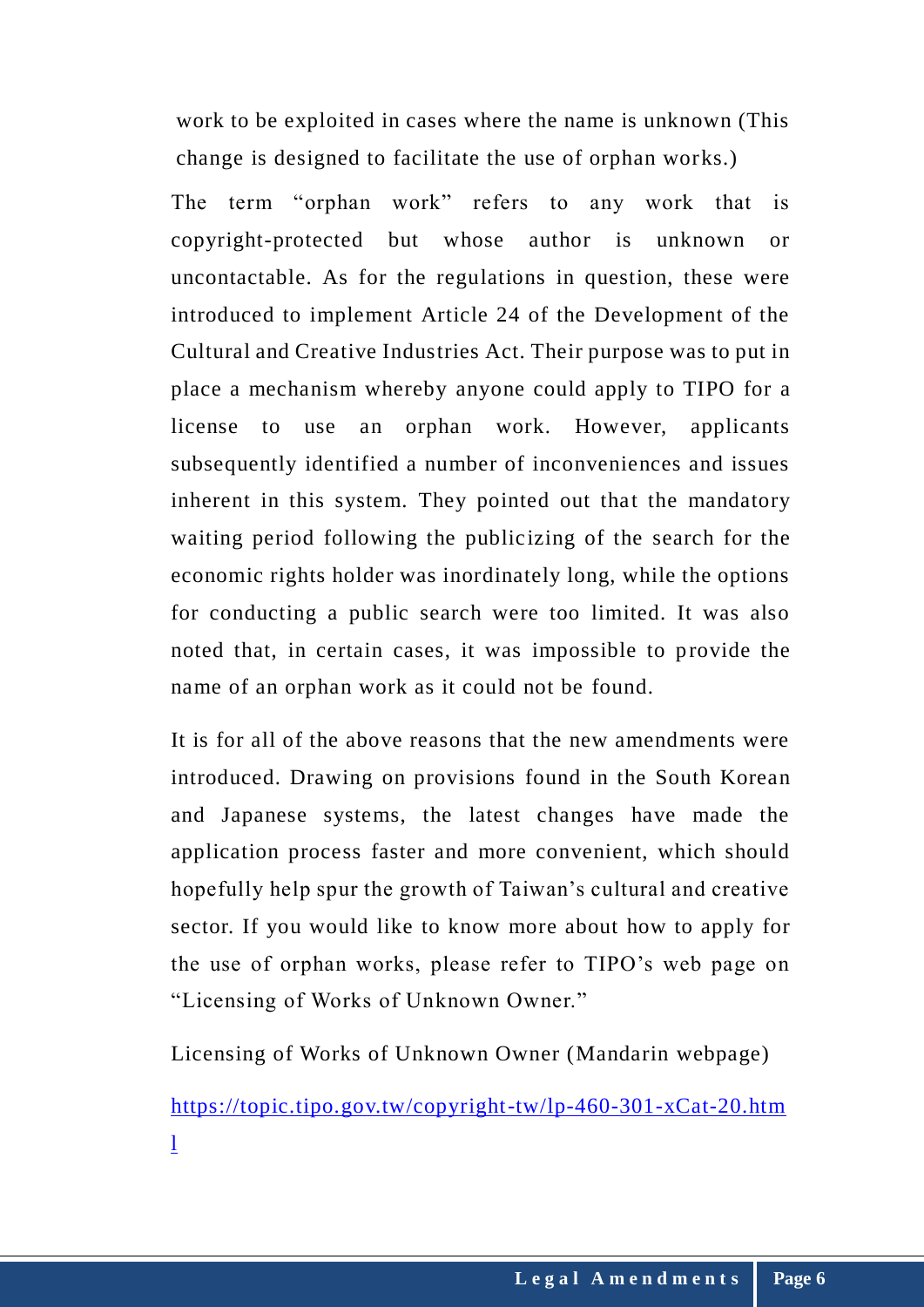Article of the *Regulations Governing Application for Approval of License of Works of Unknown Owner of Copyrights and Royalties for Use Thereof*

[https://www.tipo.gov.tw/en/dl-278087-05ac04cf15714654adafa](https://www.tipo.gov.tw/en/dl-278087-05ac04cf15714654adafa5d8b308d56c.html) [5d8b308d56c.html](https://www.tipo.gov.tw/en/dl-278087-05ac04cf15714654adafa5d8b308d56c.html)

## **Latest News**

#### **1. TIPO Statistic Report**:**Patent and Trademark Application in 2020**

In 2020, overall patent applications decreased by 3% to 72,238 cases. Of these, invention (46,664) and design patent applications (8,019) decreased by 3% and 9%, while utility model patent applications (17,555) remained stable. For trademark applications, 94,089 cases (covering 119,660 classes) were filed—the highest number recorded since TIPO's founding in 1999. As to examination efficiency, the average disposal pendency was 13.9 months and 6.5 months for invention patent applications and trademark applications respectively, allowing applicants to benefit from a fast and effective examination service.

i. Resident invention applications highest since 2014 with industry and school sector boost

Invention patent applications (19,012) filed by residents hit their highest level since 2014. This was due to a 1% rise in the number of applications by corporations, with those filed by SMEs alone experiencing an impressive 17% increase. Meanwhile, applications by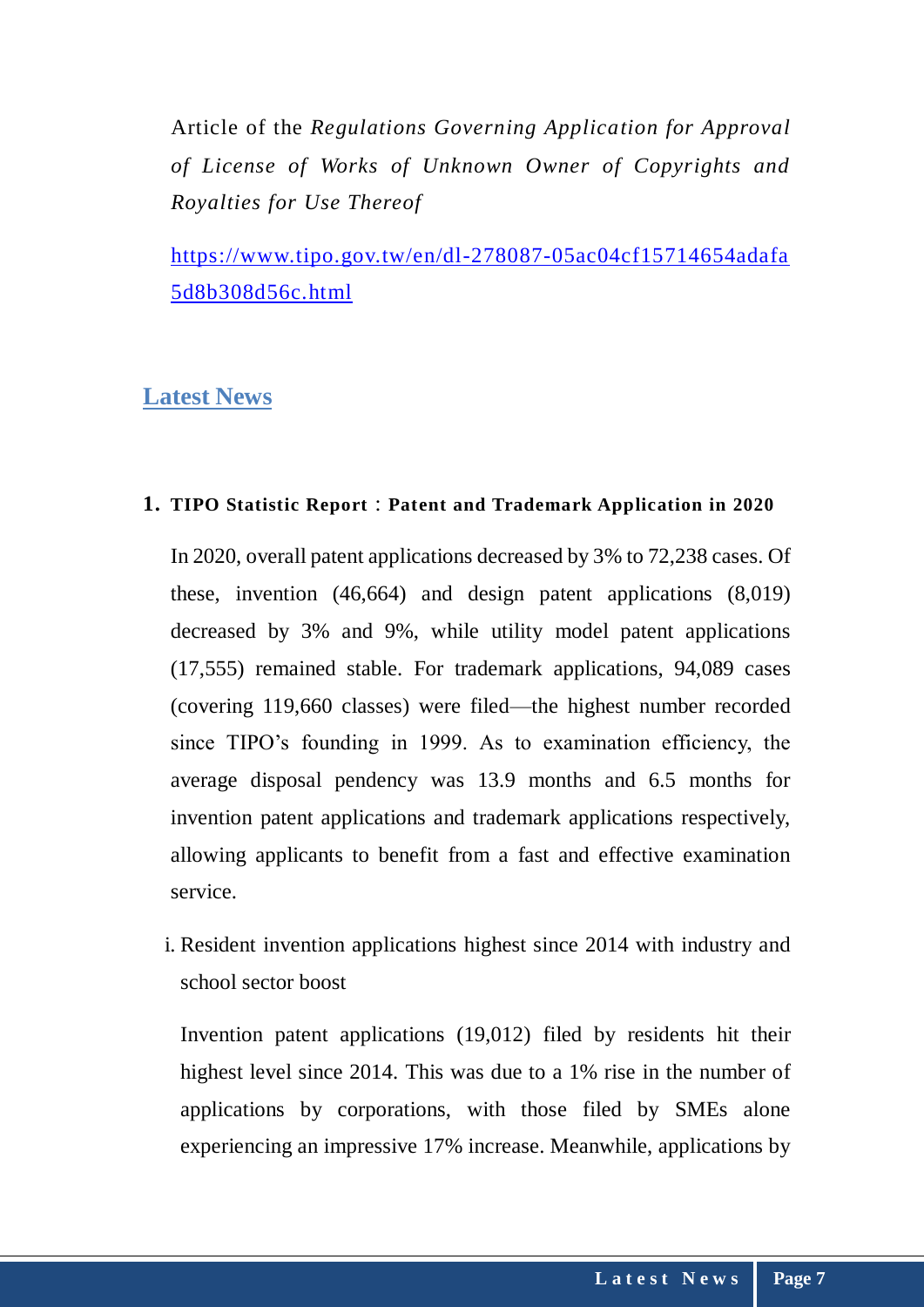schools saw a surge of 16%. Utility model applications (16,445) also rose slightly by 0.2% (Fig. 2, Fig. 3) from last year. Invention, utility model, and design patent applications were all down for non-residents, dropping to 27,652 cases, 1,110 cases, and 4,072 cases respectively.

ii. Japan claims top spot for non-resident patent applications

A breakdown by applicant nationality shows that Japan continued to top the list with 13,247 overall applications, followed by the US (7,358) and mainland China (3,761), while Germany (1,165) moved to fifth place. Japan also led in the number of invention and design patent applications, and mainland China surpassed other countries when it came to utility model applications.

iii. Trademark applications reach record high with a surge in resident applications

As for trademarks, the number of applications (94,089) hit its highest level since TIPO's founding in 1999. This was mainly due to a 17% increase in resident applications (72,170), while those by non-residents (21,919) fell.

Among the top 5 trademark-filing countries (regions), mainland China (4,575 cases) took the lead, followed by Japan (4,013 cases) and the US (3,814 cases). Applications filed by the US were up 5%, while those by mainland China and Japan were down from last year.

iv. Resident filings under top 5 Nice classes achieve two-digit increase, while Class 5 reports the strongest growth in non-resident filings

With regard to resident trademark applications, class 35 (advertisements and business operation) topped the list with 13,230 classes. Applications filed under the top 5 classes saw an increase of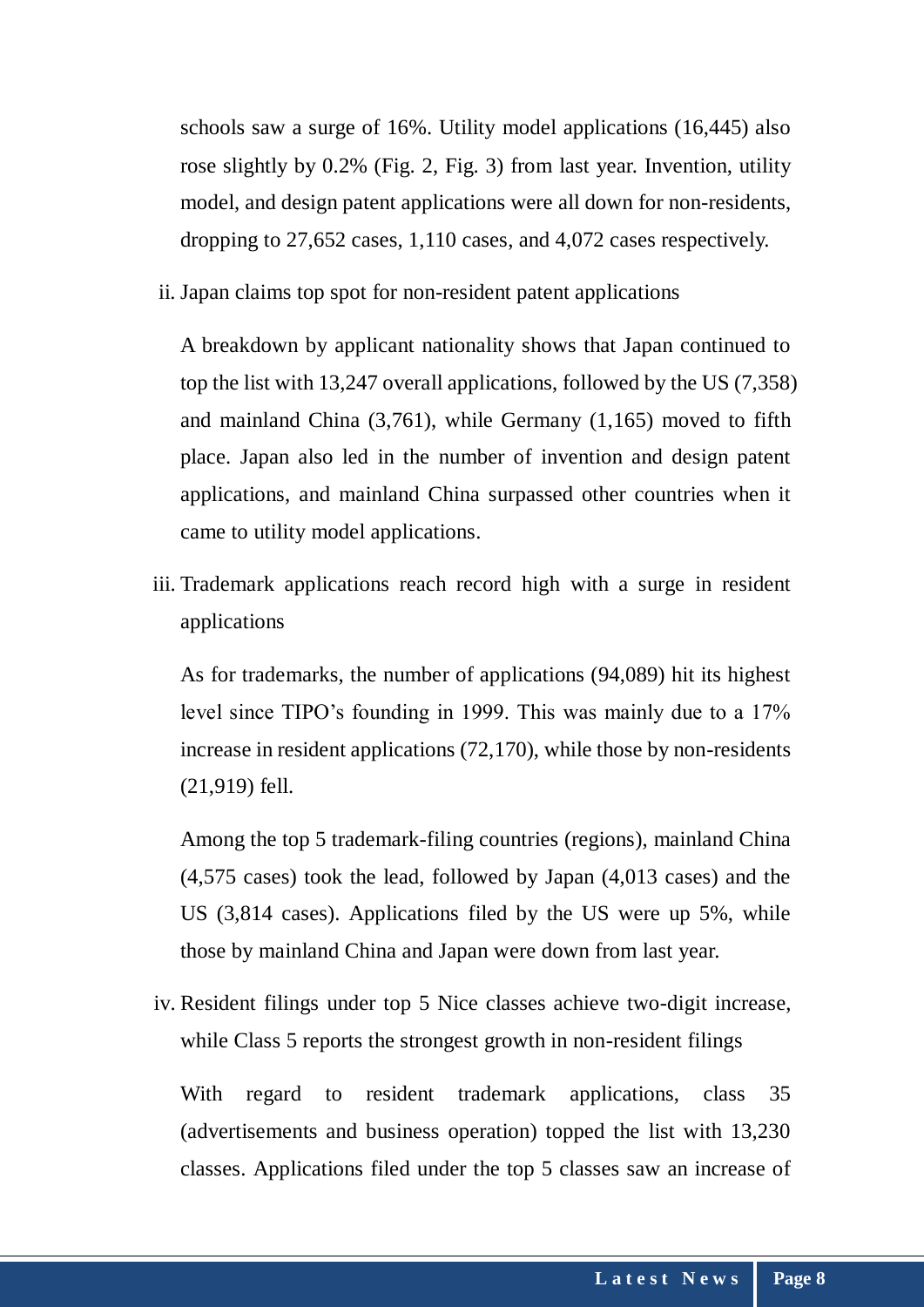13%-29% (Fig. 8). Among resident applicants, UNI-PRESIDENT ranked first with 749 classes, followed by WOWPRIME (284 classes) and EASYCARD CORPORATION (183 classes).

Regarding non-resident trademark applications, class 9 (computer and technology products) led with 4,389 classes, while class 5 (pharmaceuticals) recorded the strongest growth with 3%. Among non-resident applicants, HUAWEI led with 121 classes, followed by SHISEIDO (114 classes) and KAO (96 classes).

v. Invention patent and trademark application pendency remain stable

TIPO went at full throttle to step up examination efficiency. As a result, the average disposal pendency was less than 14 months for invention patent applications. For trademark applications, it dropped to 6.5 months—a record low since 2009. Pending applications for both invention patent and trademark applications were maintained at about 49,000 cases to help businesses quickly obtain IP rights and begin developing portfolios.

TIPO Statistic Report: Patent and Trademark Applications in 2020

[https://www.tipo.gov.tw/en/dl-277850-bc5451caea1c4aed81e6788ad30](https://www.tipo.gov.tw/en/dl-277850-bc5451caea1c4aed81e6788ad304dd01.html) [4dd01.html](https://www.tipo.gov.tw/en/dl-277850-bc5451caea1c4aed81e6788ad304dd01.html)

### **2. Top 100 Patent Applicants in 2020**

According to TIPO's 2020 Statistical Rankings for Patent Applications and Grants, TSMC was the top domestic applicant for invention, utility model, and design patents in 2020, with 1,096 applications filed. The company has held on to its lead for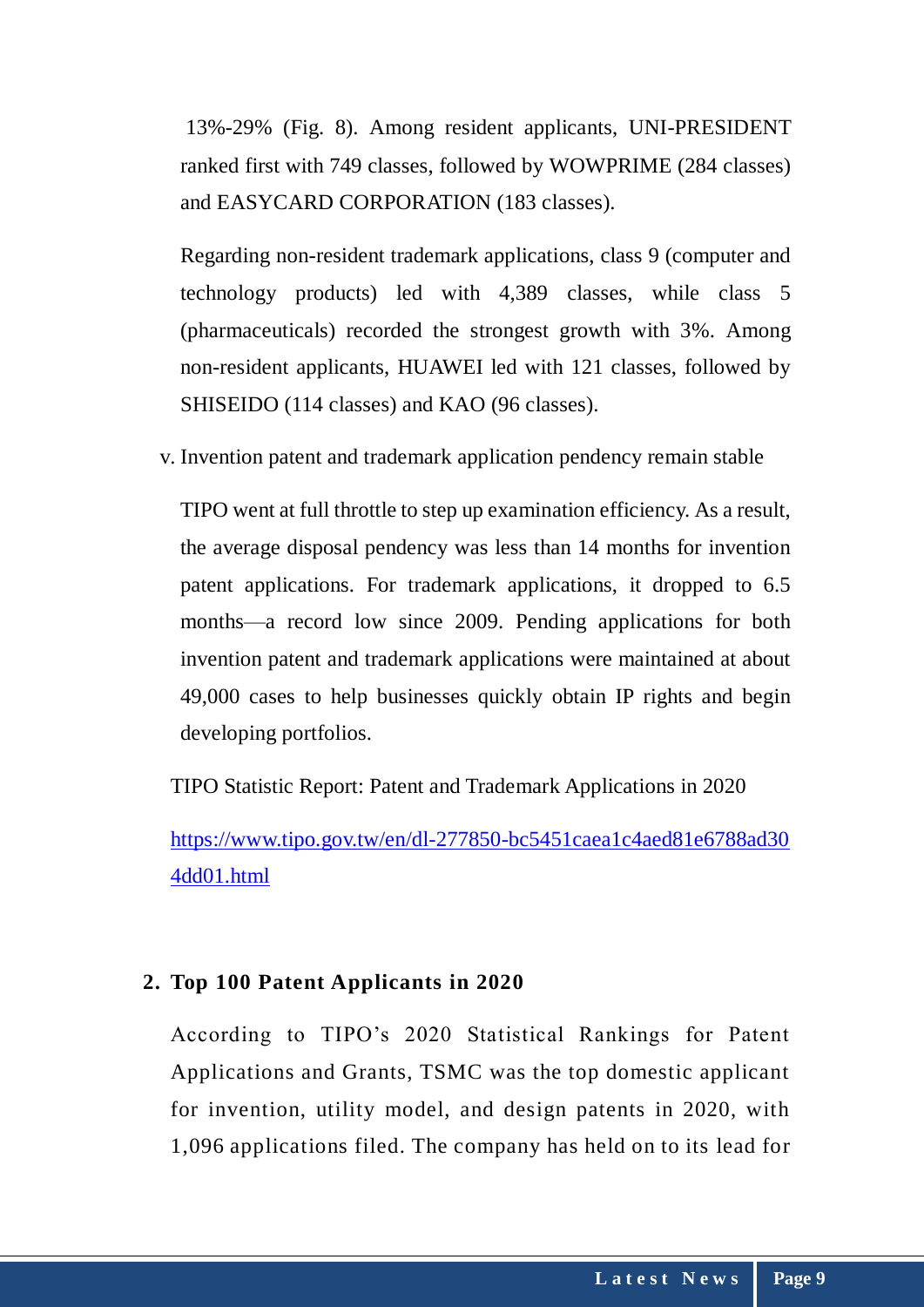the fifth consecutive year now. As for foreign applicants, Qualcomm reclaimed the top spot, having filed a total of 720 applications in 2020. With respect to the number of patents granted for all three patent types, TSMC led the pack for domestic applications (680 patents granted), and Advanced New Technology was the most successful foreign applicant (588 patents granted). Applications by domestic schools and colleges of the top 100 went up by 24%.

i. TSMC is top domestic applicant for fifth year in a row.

As regards domestic applicants, TSMC has consistently filed the most applications since 2016. In 2020, that number once again exceeded 1,000. The company was followed in second and third place by Acer (523 cases) and AU Optronics (466 cases). Realtek Semiconductor (420 cases) and Compal (209 cases) each filed their highest number of applications ever, coming in fourth and ninth, respectively. Inventec ranked seventh, filing 236 applications (up 27%), and HON HAI was in 8th place with 231 applications (up 16%).

ii. Eight banks among top 100 domestic applicants – Land Bank of Taiwan takes lead; Hua Nan Bank applies for most invention patents.

There were eight banks among the top 100 domestic patent applicants in 2020. Collectively, these banks filed 736 applications (up 18%), continuing a three-year growth streak. Filing the most patent applications was Land Bank of Taiwan (133 cases), while Hua Nan Bank was the top applicant for invention patent applications (43 cases). The total number of invention patent applications filed by the eight banks was 224, marking an increase of 8% compared to the previous year.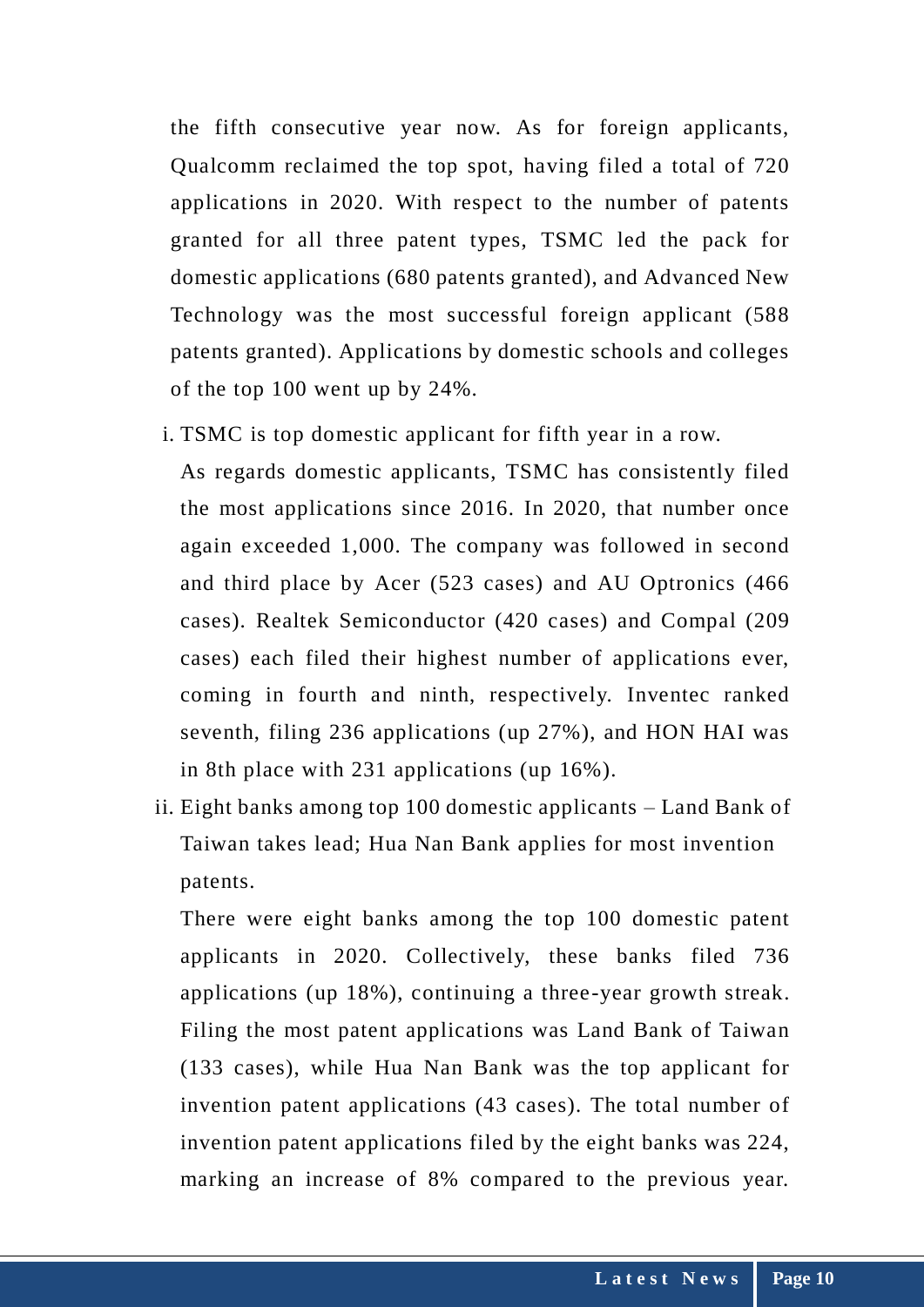iii. National Cheng Kung University claims first place in college rankings for invention patent applications; National Taiwan University, National Tsing Hua University, and National Chiao Tung University all record double-digit growth.

Twenty-seven colleges were among the top 100 domestic applicants for patents of any type. The Taipei City University of Science and Technology ranked first with 181 applications, of which most were for utility models (174 cases). This ensured the university a place among the top ten of all domestic applicants. Meanwhile, the most invention patent applications were filed by National Cheng Kung University (109 cases), followed by National Tsing Hua University (102 cases), National Chiao Tung University (86 cases), and National Taiwan University (82 cases) – increases ranged from 10% to 64%.

- iv. Industrial Technology Research Institute takes crown for invention patent applications filed by research centers. Five research centers were also among the top 100 domestic applicants for patents of any type. Placing fifth in the overall rankings was the Industrial Technology Research Institute with 352 applications, comfortably outperforming any other research center. Behind it was the Metal Industries Research & Development Centre (97 cases).
- v. Qualcomm reclaims top spot among foreign patent applicants. As for the top ten foreign applicants, Qualcomm moved back into pole position, with its number of patent applications increasing by 24% to reach 720 cases. Altogether, there were three semiconductor equipment manufacturers in the top ten: Applied Materials (652 cases) and Tokyo Electron (460 cases)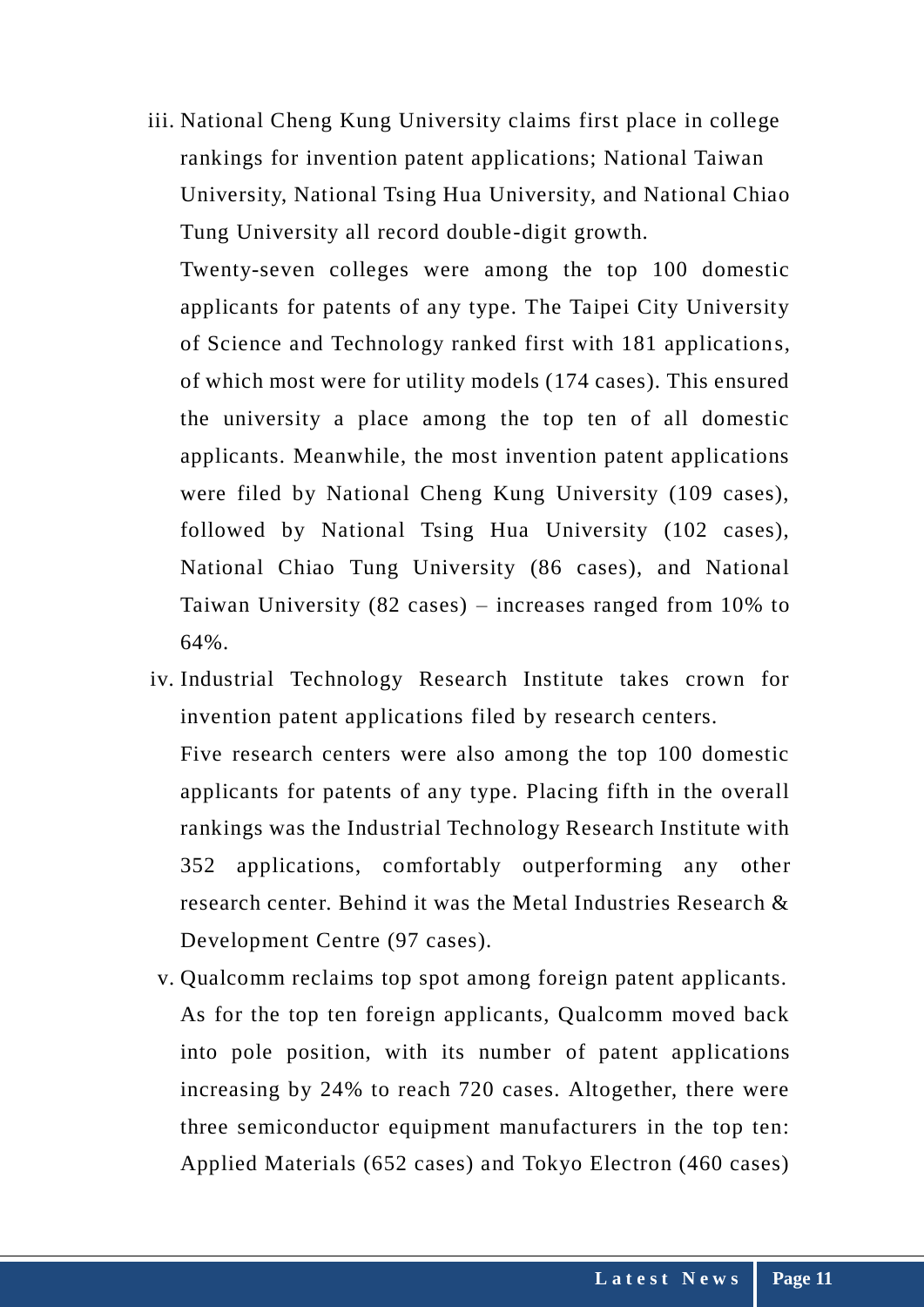came in second and fourth, respectively, and Disco (291 cases; sixth place) filed its highest number of applications in ten years. Computer memory manufacturer Kioxia ranked fifth with 338 cases, and Ford Global Technologies (243 cases) also entered the list.

#### **3. Analysis of Trends in Trademark Applications Filed in 2020**

Every year, the WIPO IP Statistics Data Center publishes its report on World Intellectual Property Indicators (WIPI). Last year, for the first time ever, TIPO used the statistical techniques employed in compiling the WIPI report to devise its own weighted calculation methods. It then applied these methods to domestic data on resident trademark applications filed between2010 and 2019. By taking the Nice Classes under which these trademark applications were filed and grouping them into ten major industry sectors, TIPO was able to show how different domestic industries have developed over the past decade in terms of trademark application trends. This has also allowed for direct comparison with corresponding data from other countries featured in the WIPI reports. On the back of this well-received audit, TIPO conducted a similar analysis this year, whose focus was on trademark applications filed between 2016 and 2020. This provided an even more up-to-date picture of shifts in trademark application trends within different industries. The results are as follows:

In the past 5 years, the number of trademark applications by case and by class in Taiwan has continued to grow year on year and, in 2019, it surpassed 110,000 classes for the first time. In 2020,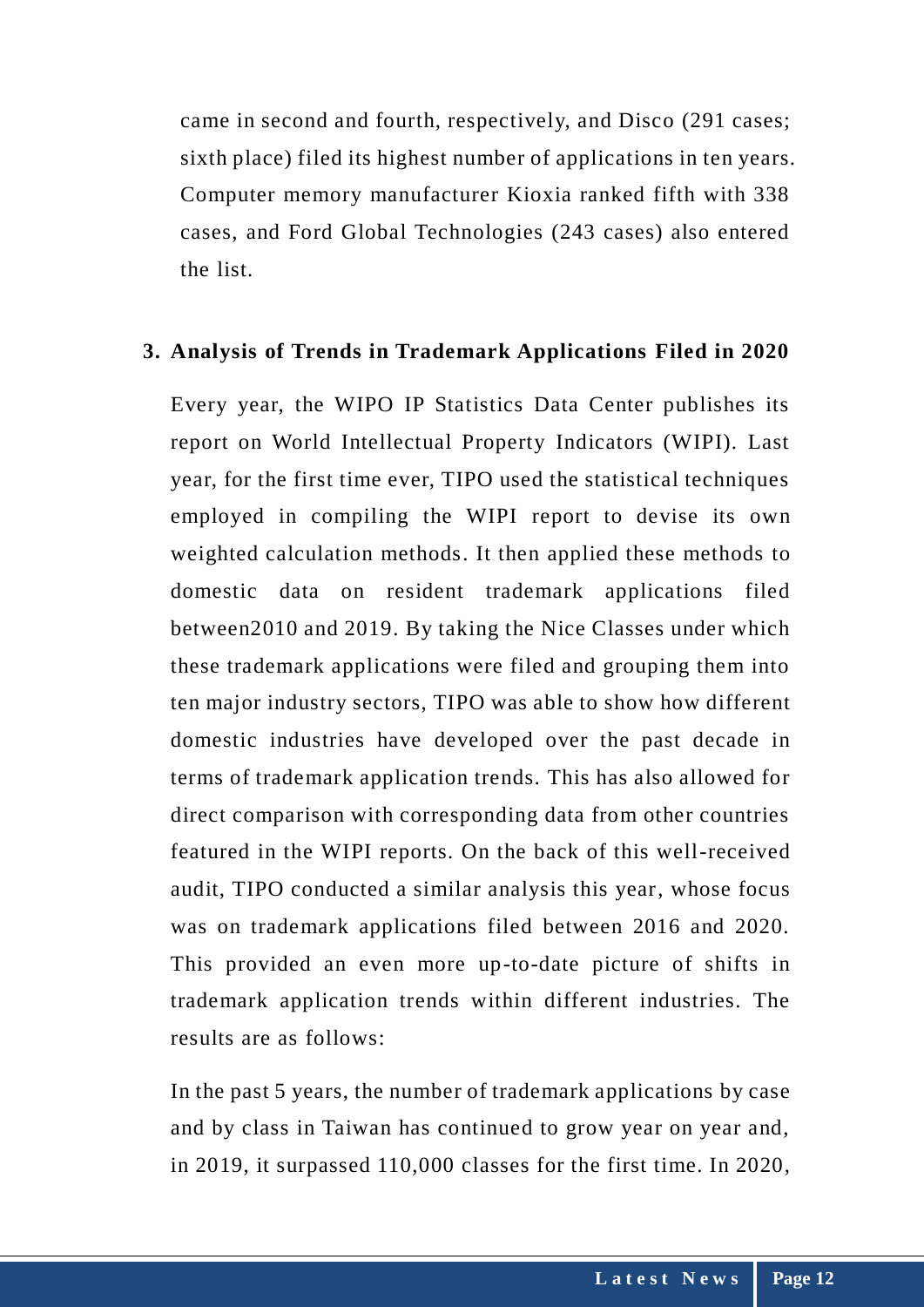it was almost 120,000 classes. From 2016 to 2019, the proportion of applications (by class) filed by foreign applicants fluctuated slightly between 34.8% and 37%. However, since 2019, the number of applications (by class) filed by foreign applicants has shown a negative growth, standing at only 30% in 2020, which represents a fall of 3.91% compared with the previous year. This decrease is offset by a growth of 10.69% for domestic applicants, which brings the overall growth rate for the year to 6.78%.

In terms of industry categories, in the past five years, the top three in which Taiwan has received trademark applications are: "Agricultural Foodstuffs," "Health and Medical Affairs," and "Business and Finance." For resident applications, the top three categories are "Agricultural Foodstuffs," "Business and Finance," and "Health and Medical Affairs." The top three categories for foreign applicants have been "Technical Research," "Health and Medical Affairs," and "Agricultural Foodstuffs."

In terms of the nationality of applicants over the past 5 years, the top three countries (regions) for filing have been Japan, the United States, and mainland China, with the number of foreign trademark applications filed from these three countries (regions) accounting for more than half of all foreign trademark applications. As it stands, those for Japanese trademark applications are: "Health and Medical Affairs," "Technology Research," and "Fashion Apparel & Accessories." Foreign trademark applications from the U.S. have primarily been in "Technology Research," "Health and Medical Affairs," and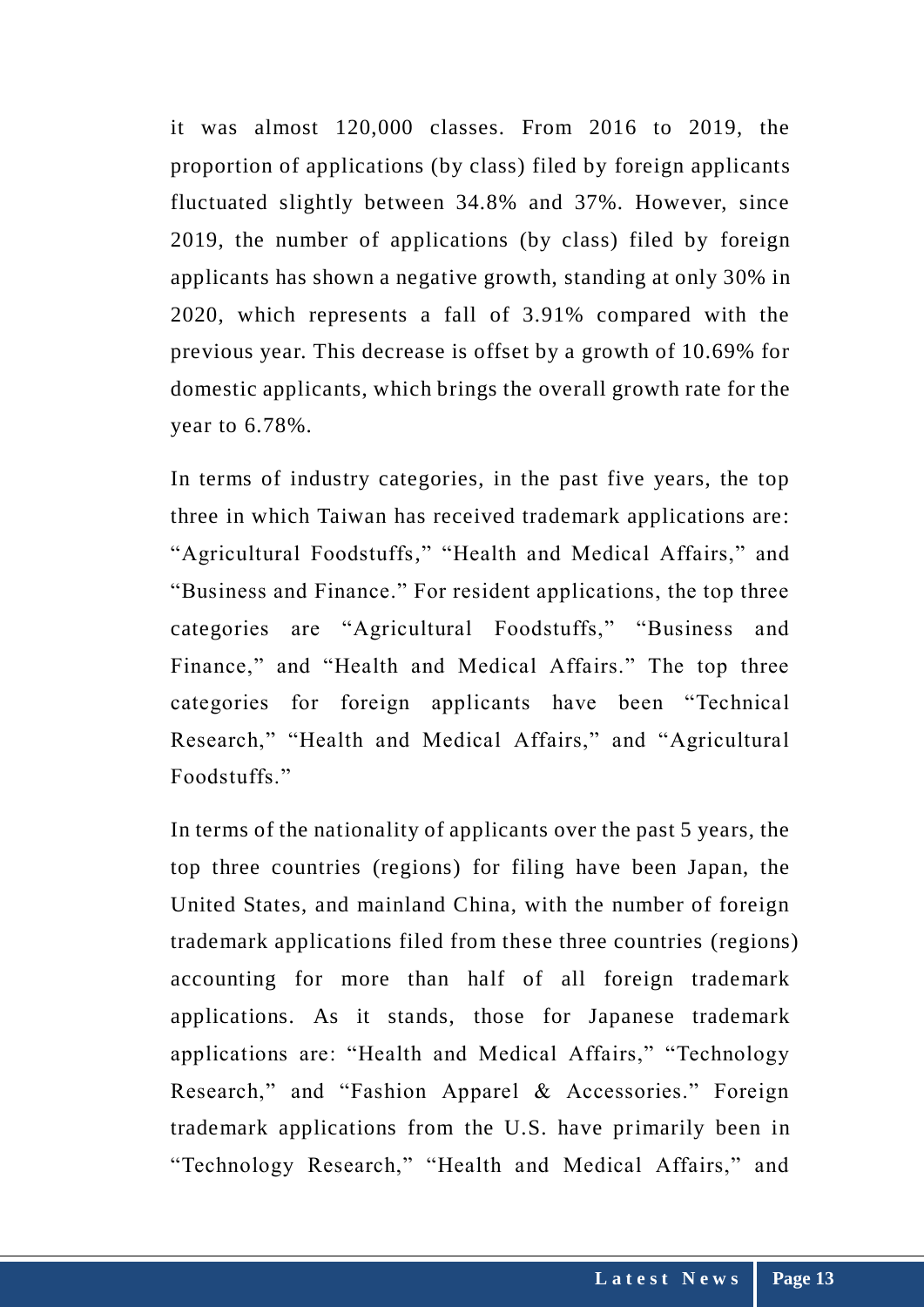"Leisure Equipment," and from mainland Chinese are "Technology Research," "Health and Medical Affairs," and "Agricultural Foodstuffs." The top industries in developed countries such as Germany, the U.S., and Japan are "Technology Research" and "Recreation and Education." This shows that the foundation of technologies in developed countries is still solid and, at the same time, also emphasizes the strength of cultural and spiritual industries. Furthermore, in 2019, Japan surpassed other countries when it came to "Technology Research," with the percentage of its applications filed under that category exceeding 25%.

Looking at the distribution of trademark applications in 2020, we can see that there were no changes in terms of industry categories where domestic applications were concerned. Also, and perhaps due to the Covid-19 pandemic, consumer habits have turned to domestic consumption. Therefore, resident trademark applications were still being actively filed. As for the sharp decline in applications (by class) filed by foreign applicants, whether this has been caused by the global pandemic, and whether trends in other countries (regions) have followed a similar pattern, needs to be further examined when the WIPI 2021 report comes out.

Analysis of Trademark Applications Filed 2106-2020 (Mandarin)

[https://www.tipo.gov.tw/tw/dl-277827-fc1f5564508c4080bbbb](https://www.tipo.gov.tw/tw/dl-277827-fc1f5564508c4080bbbbd9aaeb79df7a.html) [d9aaeb79df7a.html](https://www.tipo.gov.tw/tw/dl-277827-fc1f5564508c4080bbbbd9aaeb79df7a.html)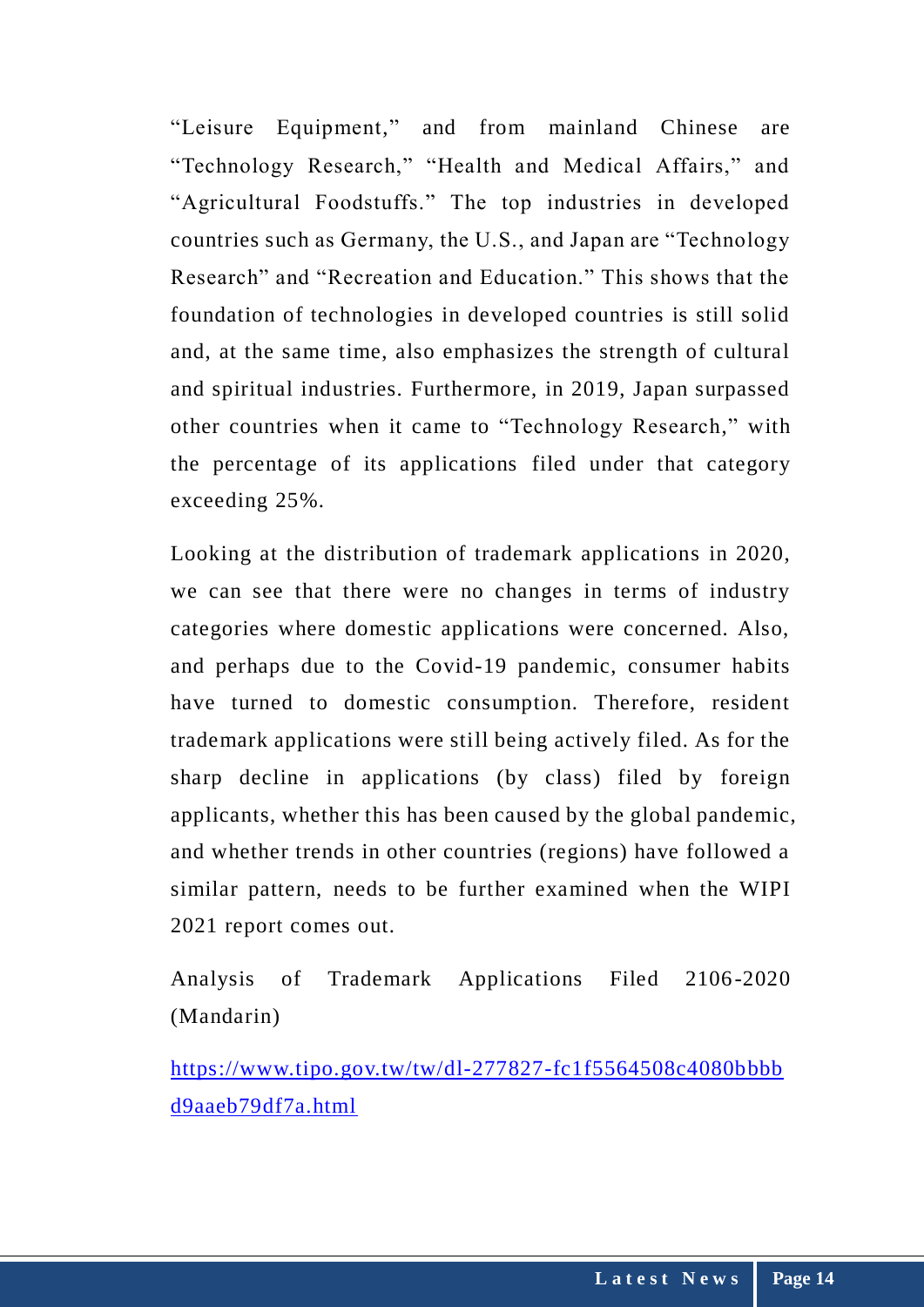## **4. TIPO Holds "Public Hearing on Draft Amendments to the Patent Act and the Trademark Act"**

To facilitate a better patent and trademark legal remedy system that is in line with international practices, TIPO has proposed draft amendments to both the Patent Act and the Trademark Act. These were announced on December 30, 2020, and January 7, 2021, respectively. The proposed changes were devised with reference to the legal systems of other countries such as Japan, the United States, and Germany. To protect the right to legal remedy and improve its effectiveness, the amendments obligate TIPO to set up a Patent and Trademark Trial and Appeal Board and strengthen its review procedures. This will allow for review decisions to be appealed to court directly, without having to first go through an administrative appeal via the Petitions and Appeals Committee, MOEA. Also, the appeal procedure shall no longer follow the administrative litigation process, but will instead take the form of civil litigation.

To collect the public's feedback on the amendments, TIPO held three public hearings in Taipei, Kaohsiung, and Taichung on January 19, 25, and 29, respectively. A total of 341 patent attorneys, lawyers, and intellectual property practitioners attended the public hearings. Many valuable opinions were put forward during the meetings, which TIPO will take into consideration.

Draft Amendments to the Patent Act (Mandarin):

<https://www.tipo.gov.tw/tw/cp-86-884440-8199b-1.html>

Draft Amendments to the Trademark Act (Mandarin):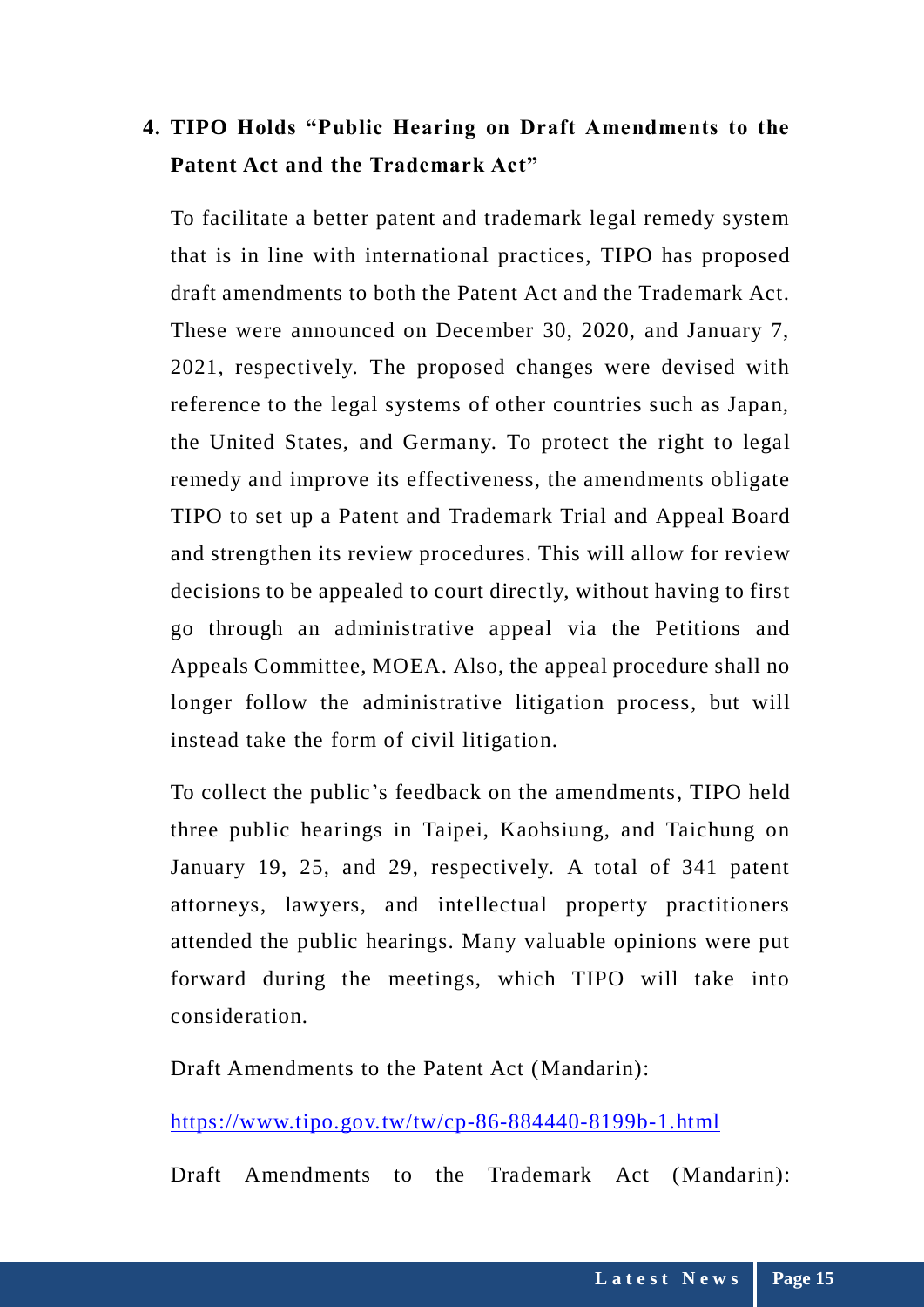## **5. TIPO to Mark 2021 World Intellectual Property Day With IPR Symposium for SMEs**

April 26 is World Intellectual Property Day. Since 2001, countries all over the world have been marking this day by organizing special events around a general theme set by the World Intellectual Property Organization (WIPO). The events are aimed at raising awareness of how IPR can drive innovation and support creativity. WIPO's theme for 2021 is "IP & SMEs: Taking your ideas to market."

In celebration, TIPO is teaming up with the Small and Medium Enterprise Administration (SMEA) to organize a symposium entitled "Intellectual Property Rights and SMEs: When Creativity Enters the Market, Dreams are Realized." Small and medium-sized enterprises from all over Taiwan will be invited to take part in the symposium on April 26, where the y will have the opportunity to discuss a variety of issues pertaining to intellectual property rights, i.e., patents, trademarks, copyright, and trade secrets. The SMEA has also asked industry experts to give talks on how SMEs can enter a market and thrive . TIPO hopes that, through the symposium, SMEs will gain a better understanding of intellectual property rights, allowing them to boost their competitiveness.

### **6. TIPO Holds the Seminars on Increasing Patent Capacity and**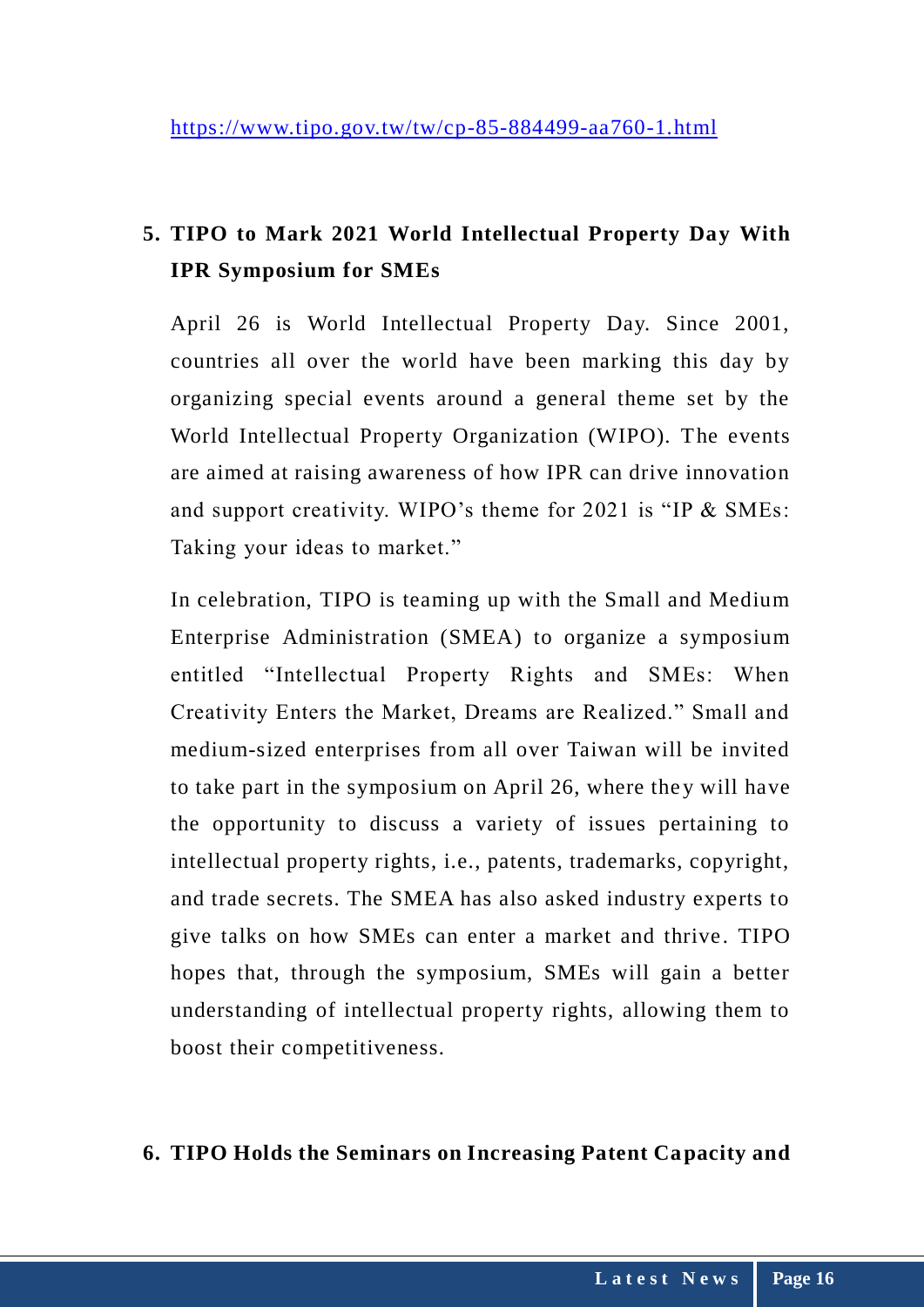#### **Values in 2021.**

In order to strengthen SMEs' patent knowledge and to improve the quality of patent applications, TIPO provides the Seminars on Increasing Patent Capacity and Values. The assigned lecturers by TIPO will customize the seminars to suit SMEs' needs regarding patent regime, application strategies, or examination practices. The aim here is to help companies expand their patent knowledge and enhance their patent portfolio, which in turn strengthens corporate competitiveness.

TIPO will consider the number of patent applications filed by each enterprise when determining an order of priority, after which it will get in touch to plan classes. The seminar service will be available from April to October, with lectures taking place during working hours (between Monday and Friday) and lasting a total of three hours each. The venue and all necessary equipment should be provided by the enterprises themselves. In all, 35 sessions are set to be scheduled.

#### **7. TIPA's IP Professional Courses**

To enhance the professional competence of intellectual propert y practitioners, TIPO has entrusted the Taiwan Intellectual Property Training Academy (TIPA) from the Graduate Institute of Interdisciplinary Legal Studies, College of Law, National Taiwan University, to provide training courses for intellectual property professionals. The registration process has already begun, and the classes will start in March. We welcome attendance from people in any industry.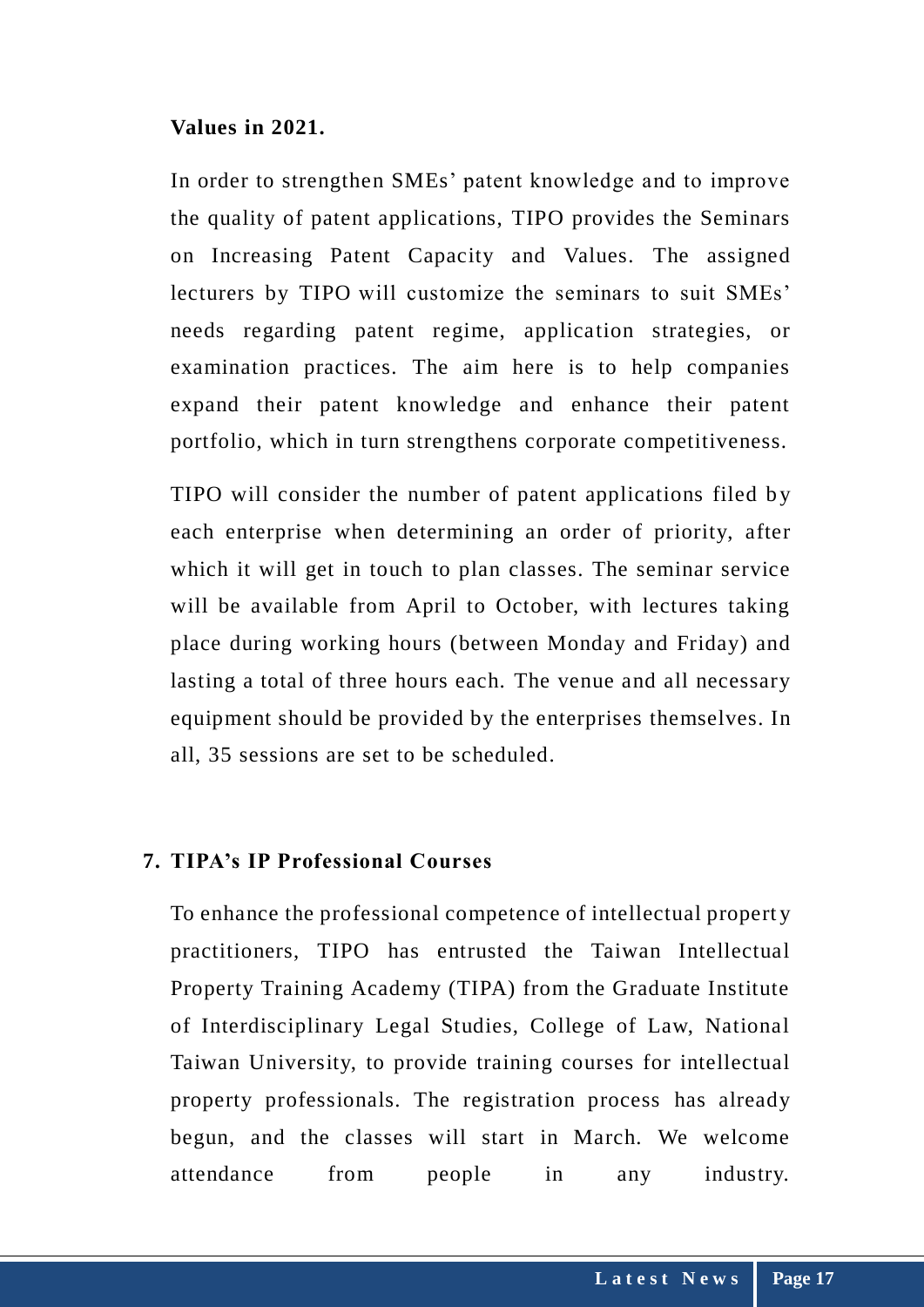The classes offered this year will focus on professional needs, and the course contents will be brought even further in line with those areas covered by the certification exams. As for the lectures, these will be given by professionals from the world of academia, industry, and government, all of whom possess ample experience and theoretical knowledge. Whether the goal is to enter the field of IP, gain a first-hand understanding of IP practices and principles, or just take up further studies, these courses will greatly enhance participants' professional ability regarding intellectual property.

# **8. TIPO Completes Patent Portfolio Analysis of High-End Printed Circuit Boards and 5G Small Cells**

To assist domestic enterprises in building their patent portfolio and effectively seizing business opportunities, TIPO commissioned the Patent Search Center to conduct an industry patent analysis, and completed two analysis reports in 2020, namely the "Patent Portfolio Analysis of High-End Printed Circuit Boards" and the "Patent Portfolio Analysis of 5G Small Cells." The full reports in Chinese can be downloaded via the link on the Patent Search Center's website.

Summary Report of Patent Portfolio Analysis of High-End Printed Circuit Boards (Mandarin):

## [https://www.tipo.gov.tw/tw/dl-276638-17301fe8a8694baf9978](https://www.tipo.gov.tw/tw/dl-276638-17301fe8a8694baf99780b9c9f5890fb.html) [0b9c9f5890fb.html](https://www.tipo.gov.tw/tw/dl-276638-17301fe8a8694baf99780b9c9f5890fb.html)

Summary Report of Patent Portfolio Analysis of 5G Small Cells (Mandarin):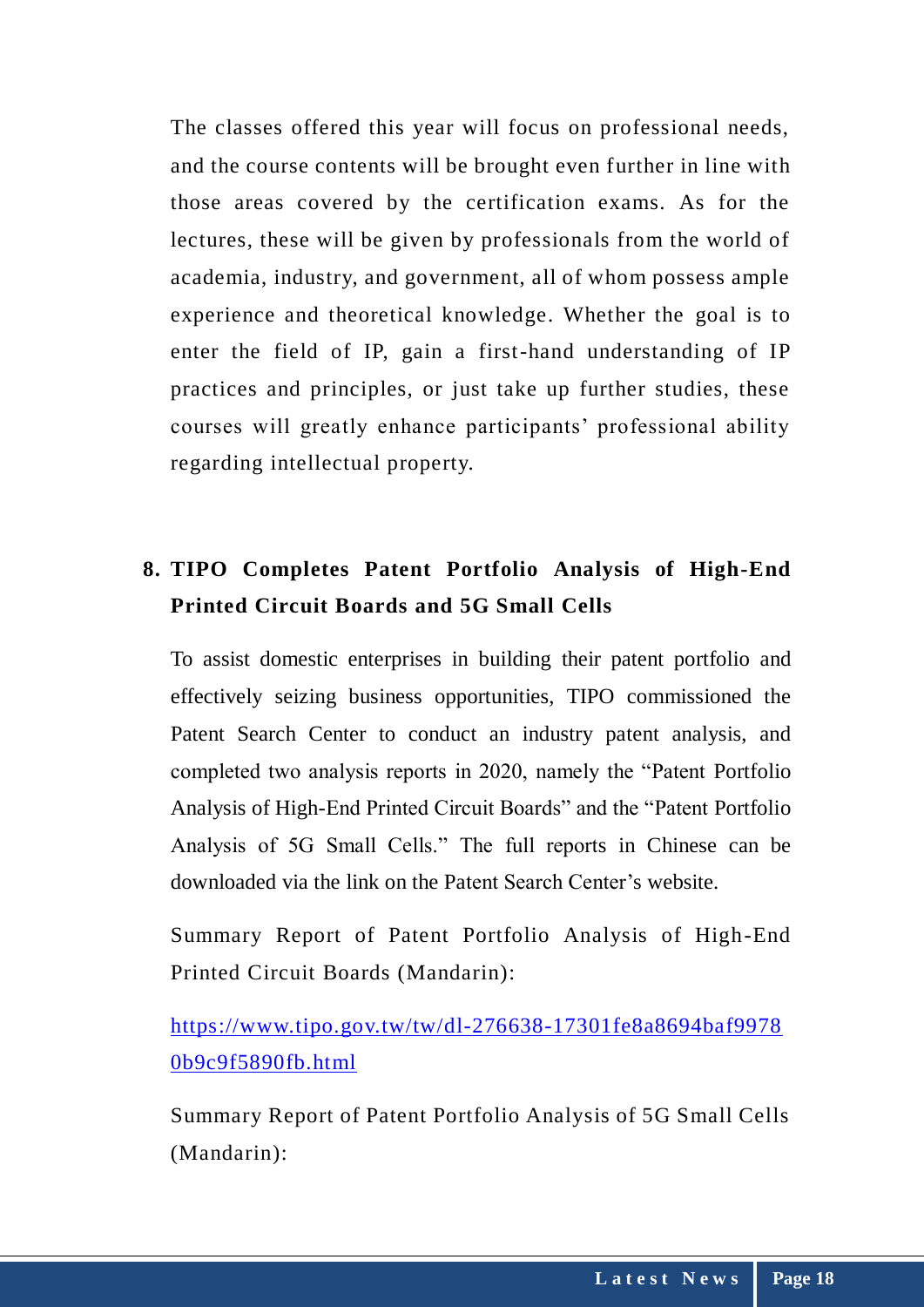[https://www.tipo.gov.tw/tw/dl-276639-b2d27f06c694421fb239](https://www.tipo.gov.tw/tw/dl-276639-b2d27f06c694421fb2392ed4660088ae.html) [2ed4660088ae.html](https://www.tipo.gov.tw/tw/dl-276639-b2d27f06c694421fb2392ed4660088ae.html)

Latest Announcements from the Official Website of the Patent Search Center (Mandarin):

[https://www.psc.org.tw/TC/news\\_inner.aspx?cid=60&cchk=da](https://www.psc.org.tw/TC/news_inner.aspx?cid=60&cchk=da6e0208-aa5c-4621-9dc9-036d5fa5b553&id=141&chk=1421affd-8943-475a-a6dd-639ed128af7c¶m=pn%3d1) [6e0208-aa5c-4621-9dc9-036d5fa5b553&id=141&chk=1421aff](https://www.psc.org.tw/TC/news_inner.aspx?cid=60&cchk=da6e0208-aa5c-4621-9dc9-036d5fa5b553&id=141&chk=1421affd-8943-475a-a6dd-639ed128af7c¶m=pn%3d1) [d-8943-475a-a6dd-639ed128af7c&param=pn%3d1](https://www.psc.org.tw/TC/news_inner.aspx?cid=60&cchk=da6e0208-aa5c-4621-9dc9-036d5fa5b553&id=141&chk=1421affd-8943-475a-a6dd-639ed128af7c¶m=pn%3d1)

### **9. Ministry of Education's Dedicated Email Service for TANet**

The Ministry of Education has established a mechanism for reporting suspected cases of intellectual property infringement in colleges and universities. In addition, it provides the Taiwan Academic Network (TANet) with a dedicated email service (abuse@moe.edu.tw) that allows right holders to report links to foreign textbook piracy websites on the network. Four reports were made in this quarter and TANet's access to the piracy websites was blocked accordingly following confirmation from the Ministry

# **10. Council of Indigenous Peoples Implements** *Protection Act for the Traditional Intellectual Creations of Indigenous Peoples*

Since the Protection Act for the Traditional Intellectual Creations of Indigenous Peoples took effect in 2015, the Council of Indigenous Peoples has so far received 148 applications for grant of exclusive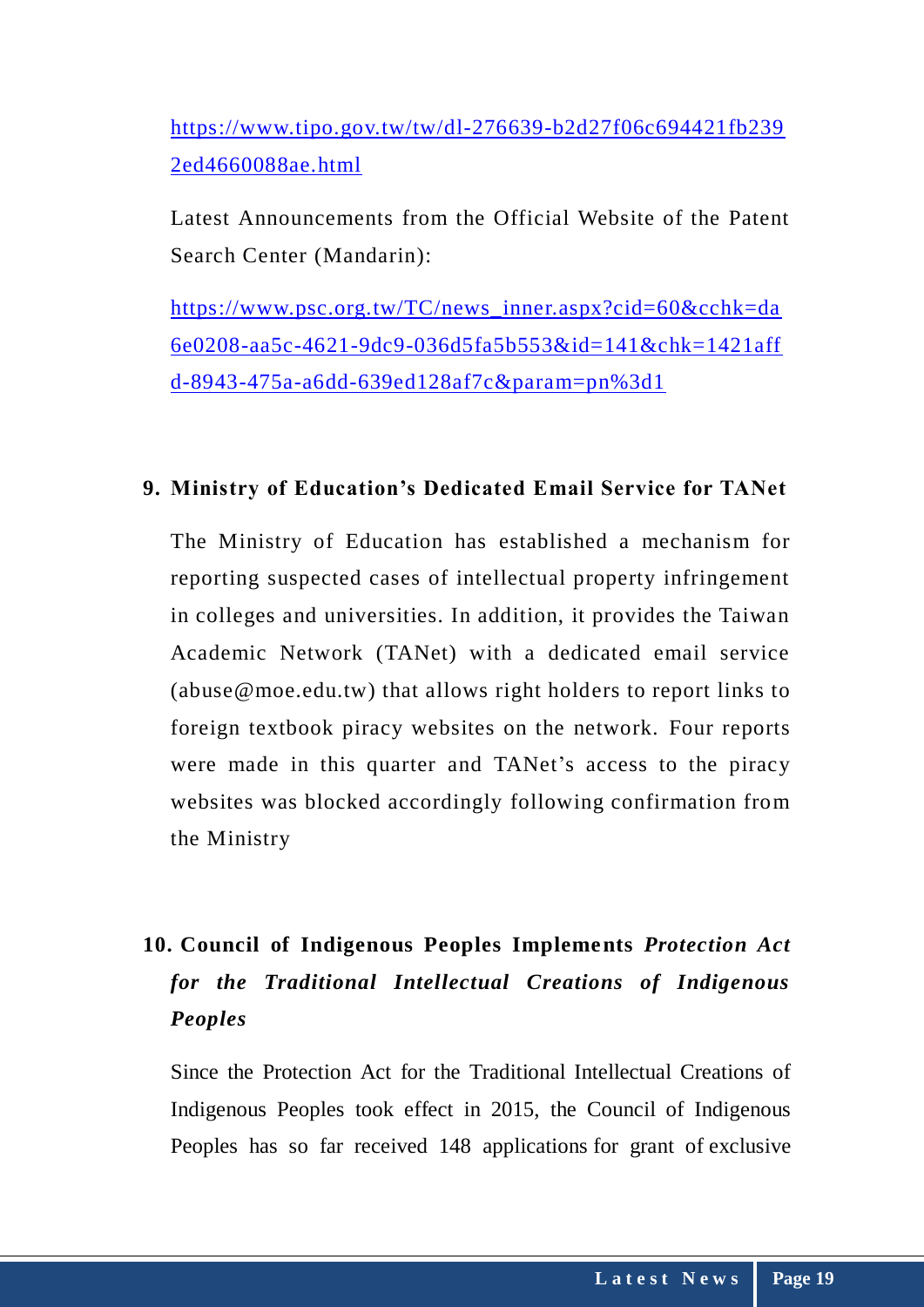rights, which then were merged into 120 applications. Except that 7 applications were withdrawn and 5 applications were dismissed, 80 applications were concluded in total. Among these 80 concluded applications, 76 applications were approved for grant of exclusive rights, whereas 4 applications were not approved. Thus, the proportion of concluded applications reached 74%.

### **Law Enforcement Results and Statistics**

### **The National Police Agency of the Ministry of the Interior**

### **Law Enforcement Results**

From January to March 2021, a total of 412 copyright infringement cases involving 596 suspects were recorded. 490 trademark infringement cases involving 604 suspects were also recorded, as were 4 trade secret violation cases involving 8 suspects. In all, there were 906 cases involving 1,208 suspects. The cases were subsequently referred to district procurators offices for further investigation.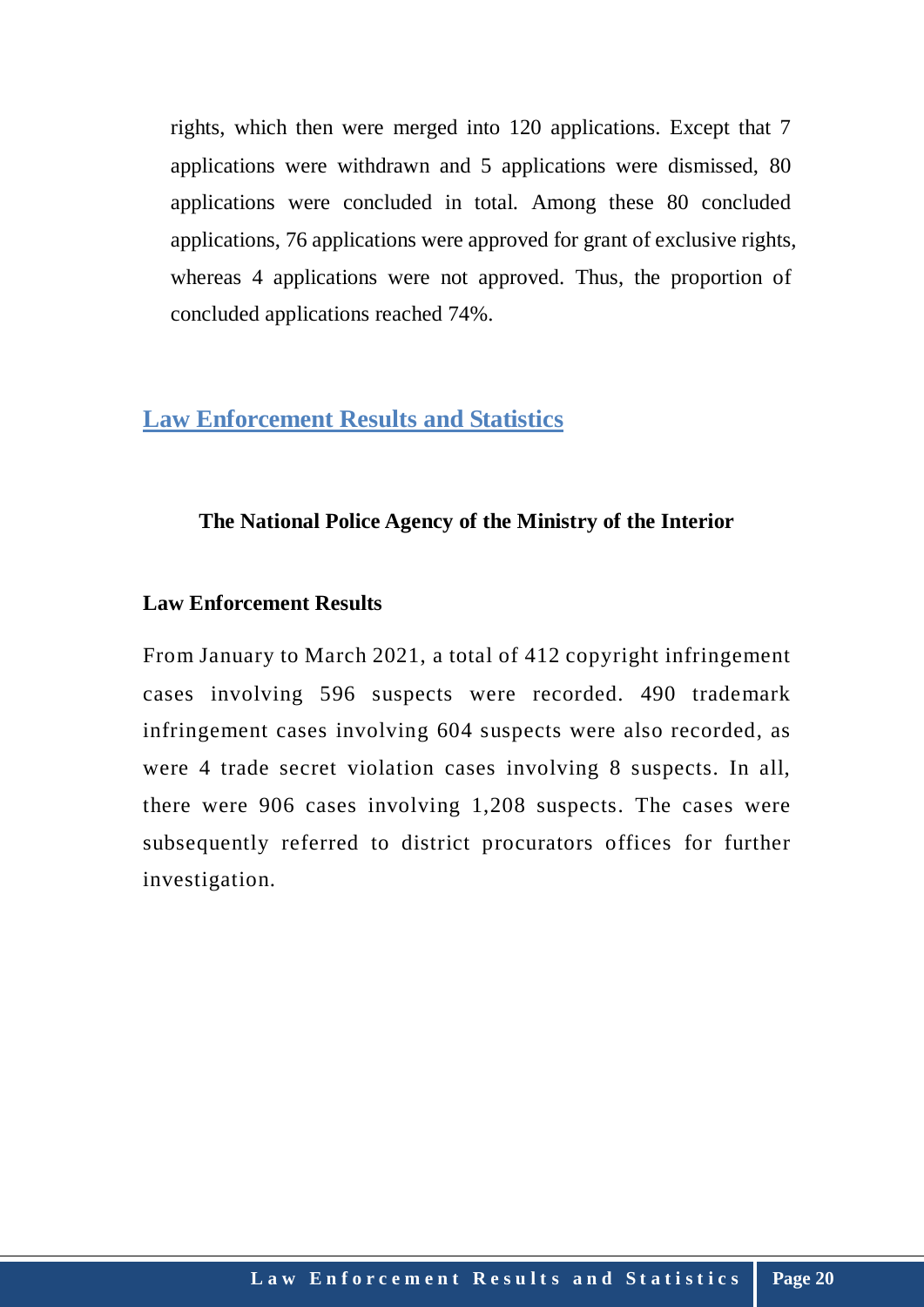| Statistics for IP Infringement Cases by the National Police Agency, NPA |  |  |  |
|-------------------------------------------------------------------------|--|--|--|
|                                                                         |  |  |  |

|                              |        |                 |           |                 |           |                 |             | Unit: $case/person$ |                 |  |
|------------------------------|--------|-----------------|-----------|-----------------|-----------|-----------------|-------------|---------------------|-----------------|--|
| Year                         | Total  |                 | Trademark |                 | Copyright |                 |             | <b>Trade Secret</b> |                 |  |
|                              | No. of | No. of          | No. of    | No. of          | No. of    | No. of          | No. of CDs  | No. of              | No. of          |  |
|                              | Cases  | <b>Suspects</b> | Cases     | <b>Suspects</b> | Cases     | <b>Suspects</b> | Confiscated | Cases               | <b>Suspects</b> |  |
| 2021<br>Jan.-Mar.            | 906    | 1,208           | 490       | 604             | 412       | 596             | $\Omega$    | 4                   | 8               |  |
| 2020<br>Jan.-Mar.            | 845    | 1,002           | 477       | 553             | 364       | 437             | 43          | 4                   | 12              |  |
| 增減率%<br>Percentage<br>Change | 7.22%  | 20.56%          | 2.73%     | 9.22%           | 13.19%    | 36.38%          | $-100.00\%$ | $0.00\%$            | $-33.33\%$      |  |

Source: National Police Agency (NPA), Ministry of the Interior

#### **Taiwan High Prosecutors Office (THPO)**

#### **Law Enforcement Results**

- 1. From January to March 2021, District Prosecutors Offices investigated and closed a total of 603 cases of IPR infringement, involving 669 suspects. Among these, 153 suspects from 116 cases were indicted under a regular proceeding; 207 suspects from 196 cases were requested a motion for summary judgment; 260 suspects from 246 cases were granted deferred prosecutions; and 49 suspects from 45 cases were not prosecuted on ex officio grounds. In total, 256 suspects were convicted during the said period, resulting in a conviction rate of 91.76%.
- 2. Comparing these statistics with those of the same period last year (2020), we find that the number of suspects indicted (including those who had their cases decided using a summary proceeding) in 2021 stood at 360, which is the same as the same period last year. The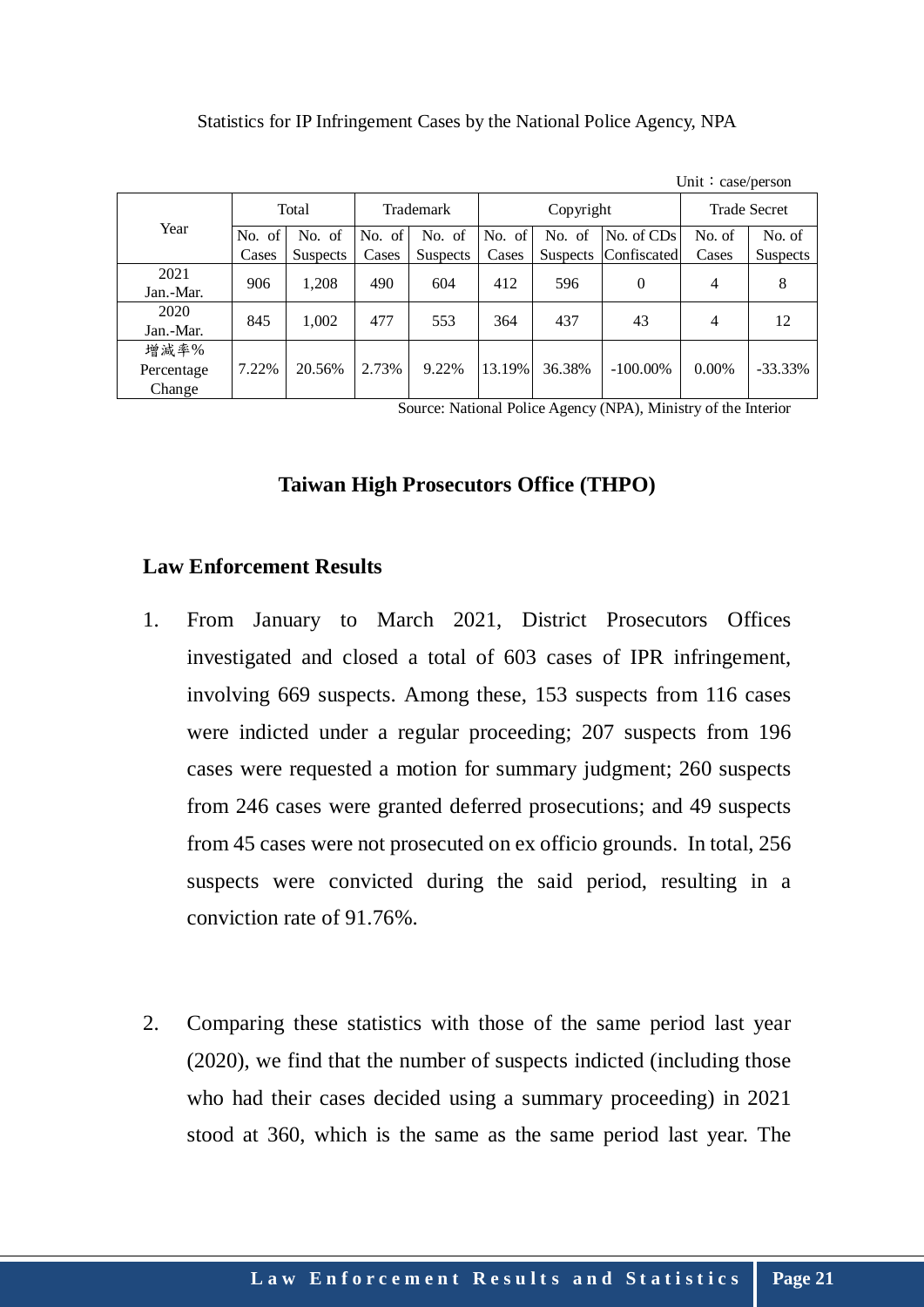number of suspects convicted was 256, which is lower (13 suspects, 4.83% ) than the same period last year.

#### **Statistics for Final Court Decisions on IP Cases Brought by Various District**

#### **Prosecutors Offices**

|                      |                      |          |                                 |                             |                           |                  |                          |           |                |                          | Unit: person |                       |             |                |  |
|----------------------|----------------------|----------|---------------------------------|-----------------------------|---------------------------|------------------|--------------------------|-----------|----------------|--------------------------|--------------|-----------------------|-------------|----------------|--|
|                      | Year                 |          | <b>Results of Court Rulings</b> |                             |                           |                  |                          |           |                |                          |              |                       |             |                |  |
| Area of infringement |                      |          |                                 |                             |                           |                  |                          |           |                |                          |              |                       |             |                |  |
|                      |                      | Total    | Subtotal                        | Under<br>G<br><b>Months</b> | $6 - 12$<br><b>Months</b> | $1-2$<br>Tear(s) | Over 2 year(s)           | Detention | Fines          | Remitted                 | Acquitted    | Not to<br>Prosecuted  | Turned down | Others         |  |
|                      | Jan.-Mar.<br>2021    | 341      | 256                             | 96                          | $\boldsymbol{0}$          |                  | $\overline{\phantom{a}}$ | 155       | $\overline{4}$ | $\overline{\phantom{a}}$ | 23           | $\overline{4}$        | 58          |                |  |
| Total                | Jan.-Mar.<br>2020    | 347      | 269                             | 90                          | $\overline{4}$            | 7                | $\overline{\phantom{a}}$ | 153       | 15             | $\blacksquare$           | 24           | 5                     | 49          |                |  |
|                      | Percentage<br>Change | $-1.73%$ | $-4.83%$                        | 6.67%                       | $-100.00\%$               | $-85.71%$        | ٠                        | 1.31%     | $-73.33%$      | $\overline{\phantom{a}}$ |              | -4.17% -20.00% 18.37% |             | $\blacksquare$ |  |

Source: Taiwan High Prosecutors Office

3. In response of the evolving of digital textbook piracy, at "The Working Group Meeting on the Coordination and Supervision of Investigations Relating to Intellectual Property Rights" held by the Taiwan High Prosecutors office in November 2020, the law enforcement agencies were asked to make an effort in this regard and extend their investigation areas, including but not limited to the photocopy shops around colleges and universities as well as not limiting to hard copy textbooks. In Q1 2021, 8 suspects from 4 cases was discovered; textbooks, host computers, USB drivers, CD-ROMs and hard copies of quiz questions were sized as well.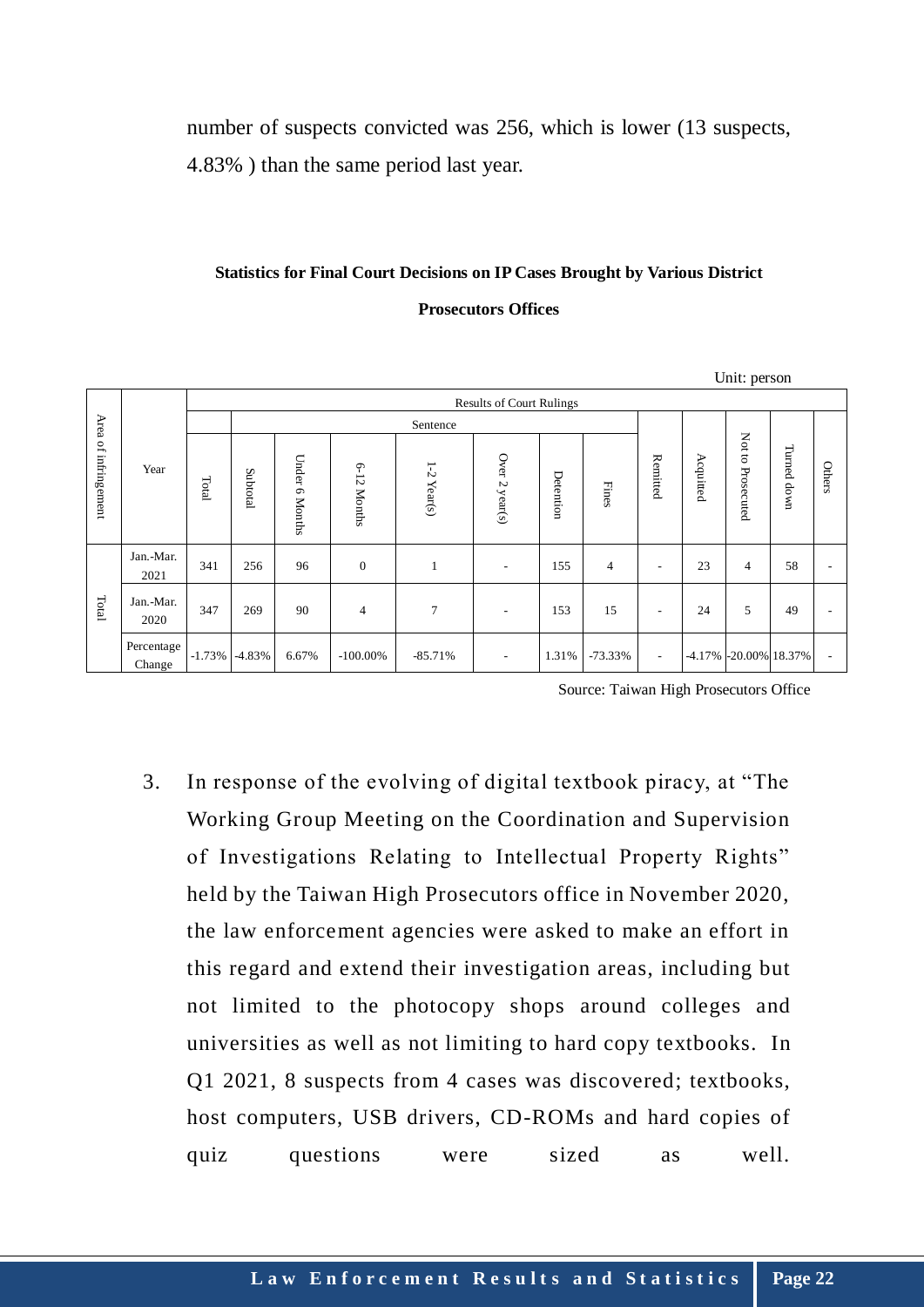### **The Customs Administration**

#### **Law Enforcement Result**

- 1. The Customs Administration has implemented various border protection measures in accordance with the "Regulations Governing Customs Measures in Protecting the Rights and Interests of Trademark" and the "Operational Directions for Customs Authorities in Implementing Measures for Protecting the Rights and Interests of Patent and Copyright". From January to March, 66 cases of imported goods accused of trademark infringement were discovered and 4,907 infringing items were seized.
- 2. From January to March, the Customs Administration received 12 applications from trademark owners for advice protection; 35 requests for extending the terms for advice protection, and 120 requests for updating/supplementing documents and other matters, adding up to a total of 167 applications.
- 3. In January, Taipei Customs intercepted 7 express delivery imports of counterfeit handbags bearing Louis Vuitton's trademarks, and 232 counterfeit pairs of shoes and trousers bearing NIKE or Adidas's trademarks. The items in question have all been seized.
- 4. In January, Keelung Customs intercepted 338 standard shipping imports of counterfeit thermos bottles bearing THERMOS's trademarks, 58 counterfeit jackets bearing The North Face's trademarks and a total of 16 counterfeit bags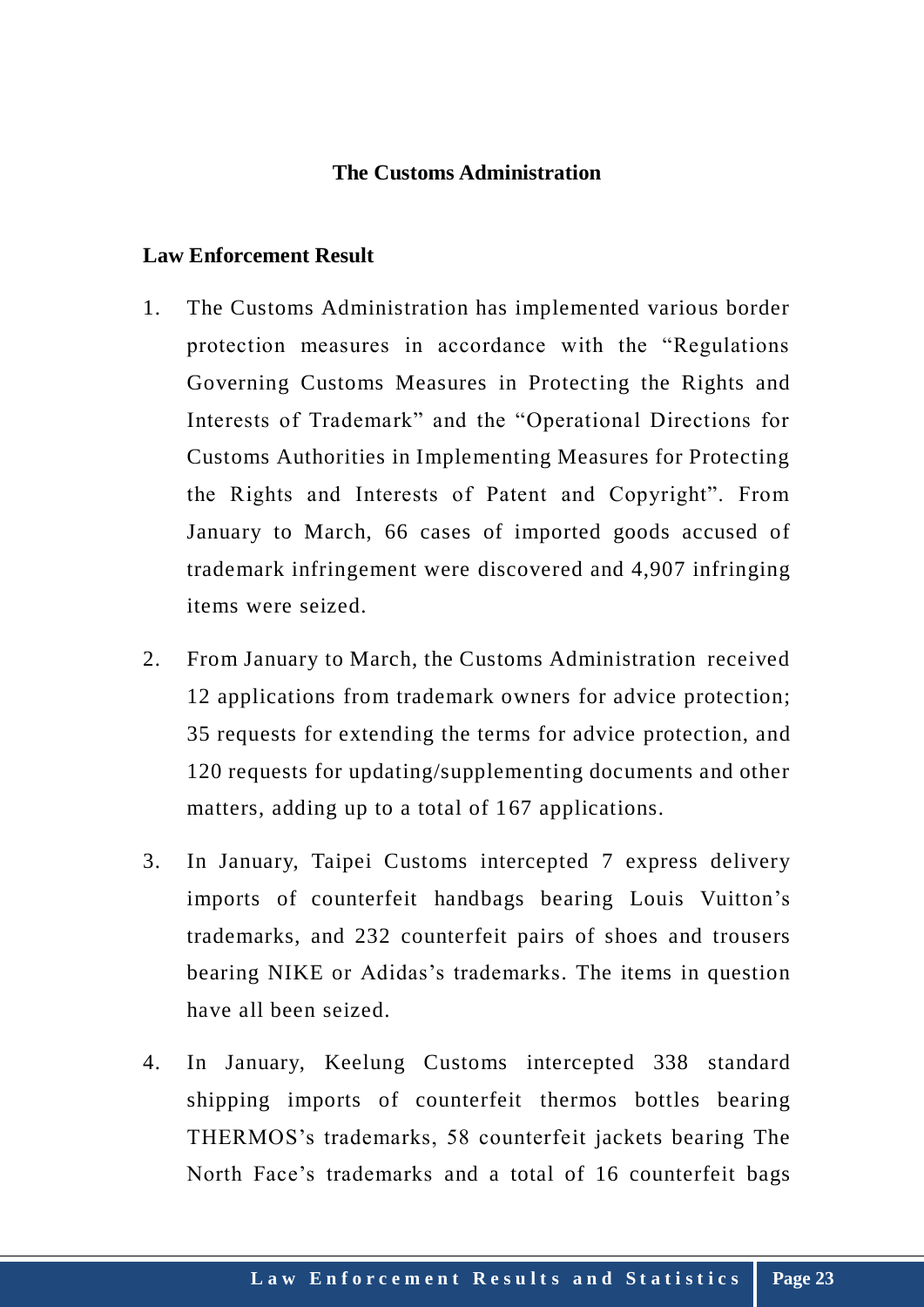bearing Hermes, CHANEL, Longchamp or Gucci's trademarks. The items in question have all been seized.

### **Ministry of Justice Investigation Bureau**

### **Law Enforcement Result**

In Q1 2021, 30 suspects in 11 cases were busted for IPR infringements. They were all sent to district procurators offices for investigation. Among them, 5 suspects from 2 cases, 2 suspects from 2 cases, 23 suspects from 7 cases were busted for copyright infringement, trademark infringement and trade secrets violation respectively.

## **International Exchange and Cooperation**

### **The Customs Administration**

- (1) The Customs Administration continues to exchange information on counterfeiting cases with its global counterparts. From January to March 2021, it provided customs authorities in other countries with leads on 12 different counterfeiting cases.
- (2) On January 21, Director of the Economic Affairs Department of the Japan–Taiwan Exchange Association's Taipei Office, Tomohiro Nakane, visited the Customs Administration in an effort to strengthen exchange and cooperation on the business of intellectual property rights protection between the two sides.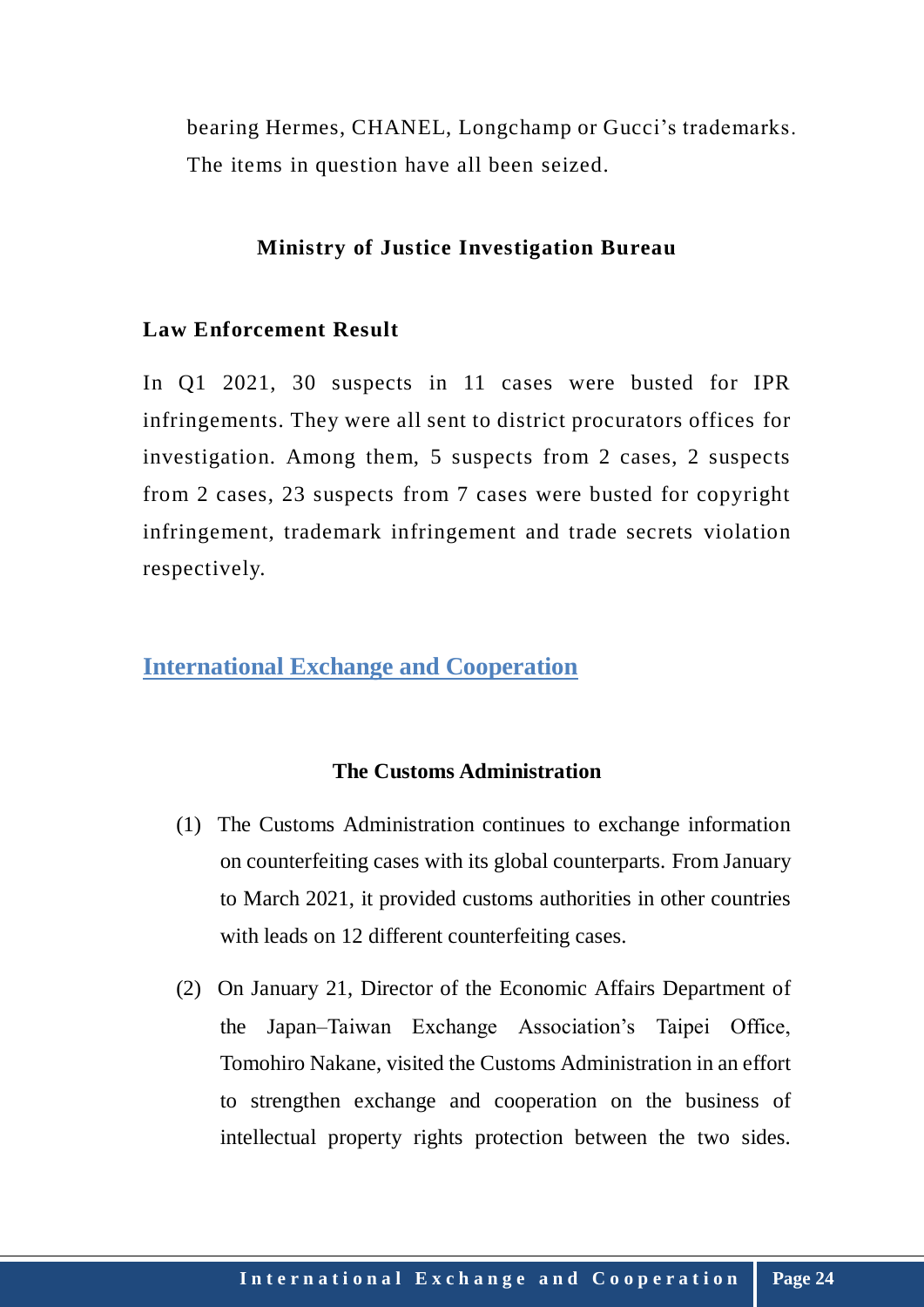## **IPR Awareness Campaigns**

### **1. The National Police Agency of the Ministry of the Interior**

In Q1 2021, the Second Special Police Corps visited 45 companies. In addition to providing information related to trade secret protection, they assisted in examining confidentiality measures and also conducted 45 courses on the Trade Secrets Act.

#### **2. The Customs Administration**

Keelung Customs held seminars in February and March to promote border-related measures as well as IPR related laws and regulations for relevant Customs brokers.

### **3. Ministry of Justice Investigation Bureau**

As trade secret infringement cases are incorporated into one of its tasks for fighting against corporate corruption, the Investigation Bureau proactively work with the enterprises and establish partnerships with them. In Q1, officers from the Investigation Bureau were sent or invited to various industry and commerce organizations and corporate groups to exchange experiences with the business owners, managers, legal personnel, auditors and employees. Actual cases were used to remind participants of trade secret protection. A total of 45 sessions were conducted; 72 enterprises and 2,424 participants joined in.

### **4. Intellectual Property Branch, Taiwan High Prosecutors Office**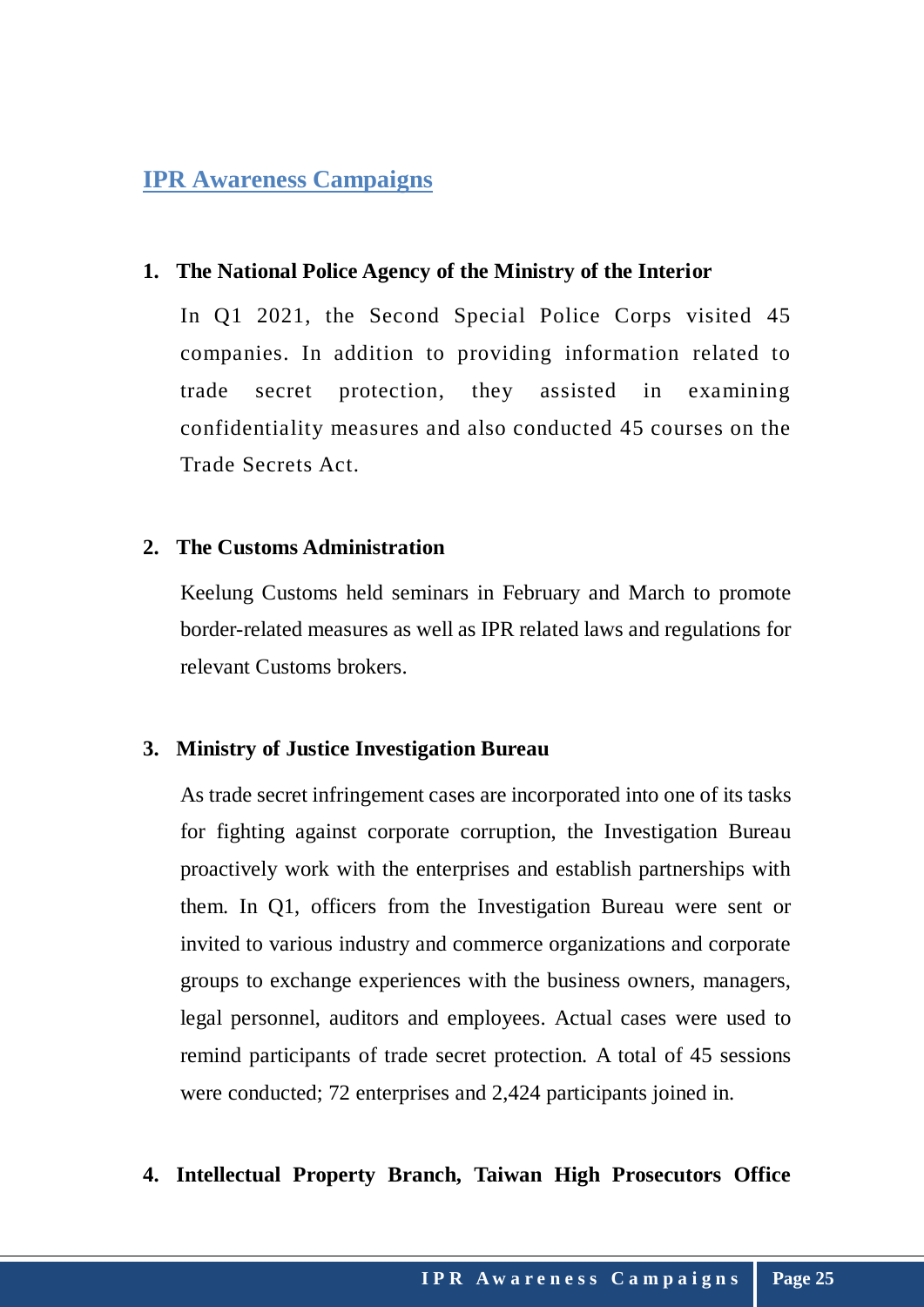In order to enhance the awareness of trade secret protection and maintain the competitiveness of high-tech industries, the Intellectual Property Branch - Taiwan High Prosecutors Office, Hsinchu District Prosecutors Office and the Allied Association for Science Park Industries jointly organized the "Symposium on Trade Secrets" on March 12 and exchanged opinions with the participants.

The prosecutors conducted the seminars on the "Determination of Criminal Charges against Former Employees for Trade Secret Infringement and Their Advantages and Disadvantage" and "Trade Secret Protection and Crisis Management". The Symposium was well received and participants engaged enthusiastically.

### **5. Council of Indigenous Peoples**

- (1) 26 universities and colleges approved by "Indigenous Peoples Traditional Intellectual and Creations Talent Cultivation Plan for the Academic Year 2020" (the plan is from September 1, 2020 to June 30, 2021) have provided serial lectures, intensive courses or credit courses in the second semester beginning in February. It hopes to strengthen the cognition of protection act for the traditional intellectual creations of indigenous peoples for university and college students.
- (2) The Council of Indigenous People and Taitung Lanyu Township Office jointly organized the public communication campaign on March 6 to deliver a lecture regarding the Traditional Intellectual Creations of Indigenous Peoples Common Fund Management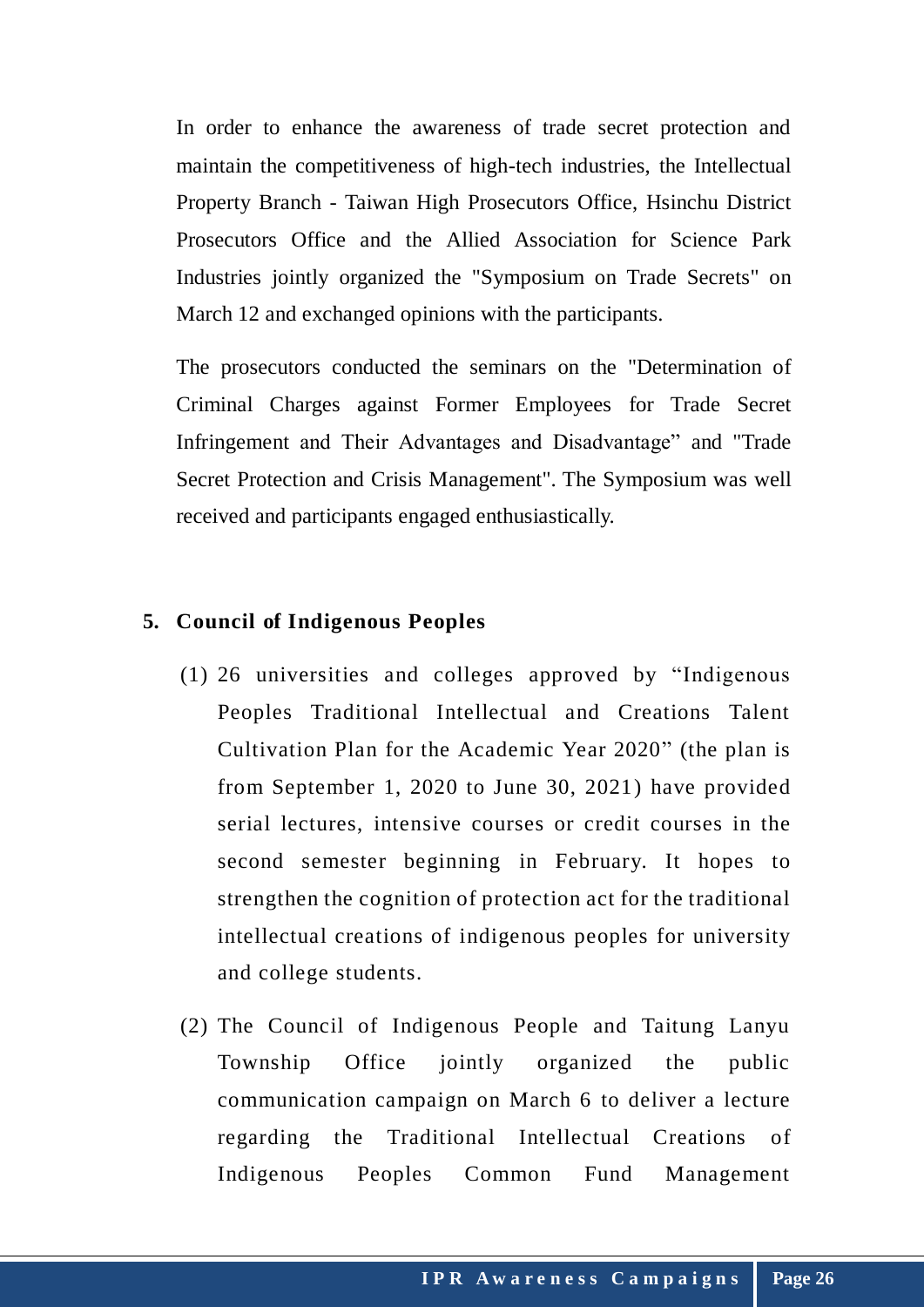Committee and its authorizing practices. In addition, The Council of Indigenous People participated in the seminar held by Hualien Xiulin Township Office to give a lecture on the protection for the traditional intellectual creations of indigenous peoples.

These two lectures helped to enhance the awareness of protection and practices for the traditional intellectual creations of indigenous peoples as well as applying them to promote related activities for indigenous people, applicants applying for traditional intellectual creations as well as those who promote the protection act for the traditional intellectual creations of indigenous peoples.

### **6. Ministry of Education**

To continue enhancing copyright awareness on campus, the Ministry of Education in February asked all public and private universities and colleges to enhance the promotion of "Guide to Copyright Basics for Teachers " produced by TIPO as well as reminding students of using genuine textbooks (including second-hand books) as opposed to copying, scanning or downloading written works or materials without authorization.

### **7. TIPO**

TIPO collaborated on the "Executive Yuan Startup Base" project with the Small and Medium Enterprise Administration (SMEA). The first public communication campaign on IPR protection was held at the Taiwan Startup Hub on March 18, focusing on two main topics of "The